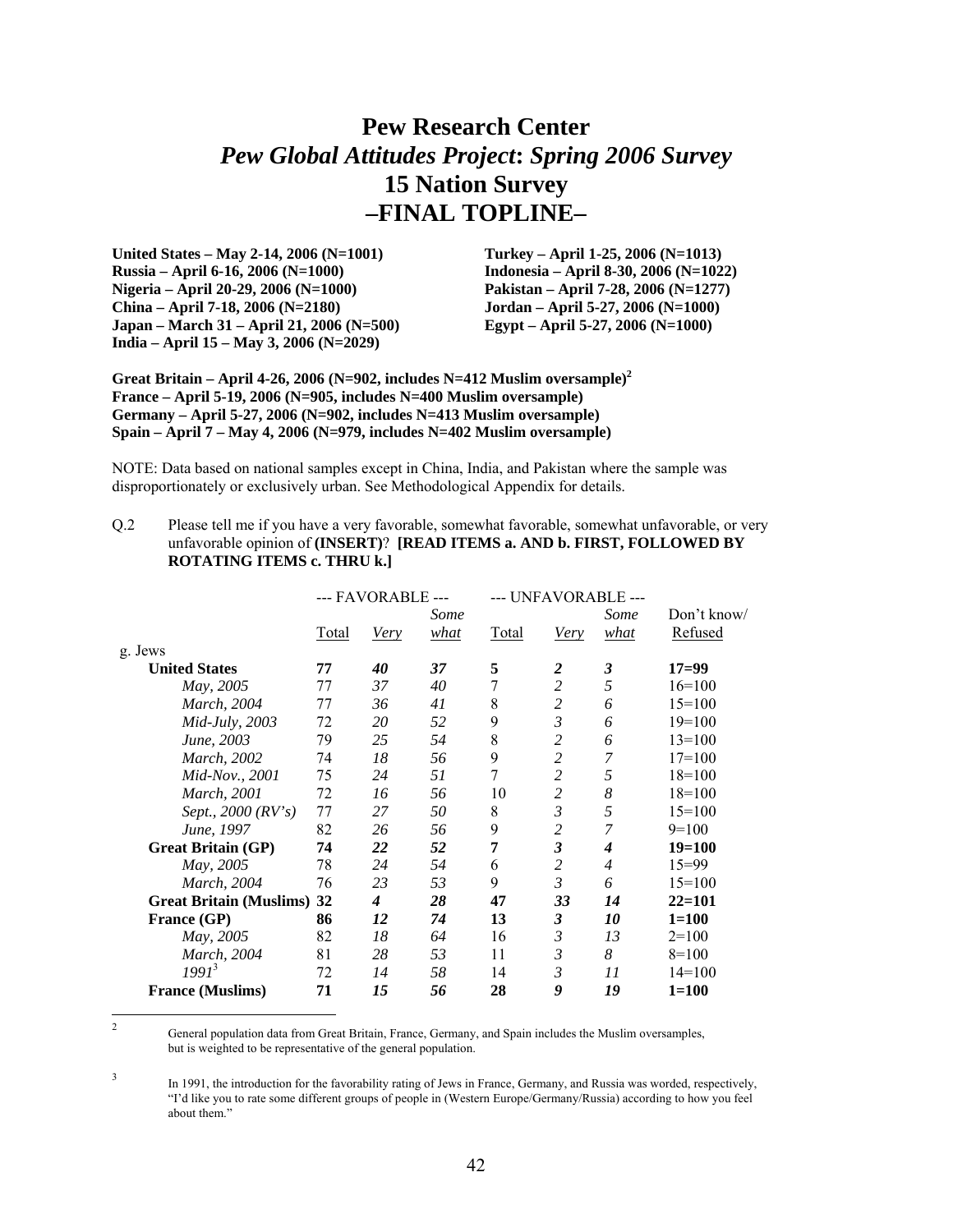#### **Q.2 CONTINUED…**

|                                   |                  | --- FAVORABLE ---           |                  | --- UNFAVORABLE --- |                             |                  |             |
|-----------------------------------|------------------|-----------------------------|------------------|---------------------|-----------------------------|------------------|-------------|
|                                   |                  |                             | Some             |                     |                             | Some             | Don't know/ |
|                                   | Total            | <b>Very</b>                 | what             | Total               | <b>Very</b>                 | what             | Refused     |
| Germany (GP)                      | 69               | 13                          | 56               | 22                  | 5                           | 17               | $10 = 101$  |
| May, 2005                         | 67               | 11                          | 56               | 21                  | 5                           | 16               | $12=100$    |
| March, 2004                       | 63               | 10                          | 53               | 20                  | $\overline{4}$              | 16               | $17=100$    |
| 1991                              | 52               | 5                           | 47               | 24                  | 6                           | 18               | $24=100$    |
| <b>Germany</b> (Muslims)          | 38               | 10                          | 28               | 44                  | 31                          | 13               | $18 = 100$  |
| Spain (GP)                        | 45               | 6                           | 39               | 39                  | 14                          | 25               | $17=101$    |
| May, 2005                         | 58               | 18                          | 40               | 20                  | 6                           | 14               | $22=100$    |
| Spain (Muslims)                   | 28               | $\boldsymbol{4}$            | 24               | 60                  | 37                          | 23               | $12 = 100$  |
| <b>Russia</b>                     | 59               | 15                          | 44               | 30                  | 9                           | 21               | $11 = 100$  |
| May, 2005                         | 63               | 15                          | 48               | 26                  | 7                           | 19               | $11=100$    |
| March, 2004                       | 65               | 18                          | 47               | 25                  | $\boldsymbol{8}$            | 17               | $10=100$    |
| 1992                              | 65               | 11                          | 54               | 22                  | 7                           | 15               | $13=100$    |
| 1991                              | 58               | 9                           | 49               | 26                  | 8                           | 18               | $16=100$    |
| Egypt                             | $\overline{2}$   | $\boldsymbol{\theta}$       | $\overline{2}$   | 97                  | 82                          | 15               | $* = 99$    |
| <b>Turkey</b>                     | 15               | 1                           | 14               | 65                  | 50                          | 15               | $20 = 100$  |
| May, 2005                         | 18               | $\overline{4}$              | 14               | 60                  | 44                          | 16               | $23=101$    |
| March, 2004                       | 27               | 6                           | 21               | 49                  | 32                          | 17               | $23 = 99$   |
| <b>Indonesia</b>                  | 17               | $\boldsymbol{\mathfrak{z}}$ | 14               | 72                  | 39                          | 33               | $11 = 100$  |
| May, 2005                         | 13               | $\overline{c}$              | 11               | 76                  | 36                          | 40               | $12=101$    |
| India                             | 22               | $\boldsymbol{4}$            | 18               | 39                  | 24                          | 15               | $40 = 101$  |
| May, 2005                         | 28               | 6                           | 22               | 17                  | $\mathcal{I}$               | 10               | $56 = 101$  |
| Pakistan                          | 6                | 1                           | 5                | 71                  | 62                          | 9                | $23 = 100$  |
| May, 2005                         | 5                | $\ast$                      | 5                | 74                  | 64                          | 10               | $21 = 100$  |
| March, 2004                       | $\overline{3}$   | 1                           | $\overline{c}$   | 80                  | 73                          | 7                | $17=100$    |
| Jordan                            | $\mathbf{1}$     | $\ast$                      | $\boldsymbol{l}$ | 98                  | 96                          | $\overline{c}$   | $1 = 100$   |
| May, 2005                         | $\boldsymbol{0}$ | 0                           | $\theta$         | 100                 | 99                          | $\boldsymbol{l}$ | $0=100$     |
| <b>Nigeria</b>                    | 28               | 9                           | 19               | 52                  | 27                          | 25               | $20 = 100$  |
| <b>Nigeria (Christians)</b>       | 43               | 15                          | 28               | 30                  | 13                          | 17               | $26 = 99$   |
| <b>Nigeria</b> (Muslims)          | 11               | $\boldsymbol{2}$            | 9                | 76                  | 43                          | 33               | $13 = 100$  |
| <b>Japan</b>                      | 42               | 5                           | 37               | 42                  | 6                           | 36               | $16 = 100$  |
| h. Christians                     |                  |                             |                  |                     |                             |                  |             |
| <b>United States</b>              | 88               | 62                          | 26               | 5                   | 1                           | 4                | $6 = 99$    |
| May, 2005                         | 87               | 56                          | 31               | 6                   | $\sqrt{2}$                  | 4                | $7 = 100$   |
| March, 2004                       | 84               | 55                          | 29               | 6                   | $\boldsymbol{l}$            | 5                | $10=100$    |
| <b>Great Britain (GP)</b>         | 88               | 46                          | 42               | 5                   | $\boldsymbol{l}$            | 4                | $8 = 101$   |
| May, 2005                         | 85               | 37                          | 48               | 6                   | 1                           | 5                | $9=100$     |
| March, 2004                       | 84               | 36                          | 48               | 6                   | 1                           | 5                | $9=99$      |
| <b>Great Britain (Muslims) 71</b> |                  | 19                          | 52               | 16                  | 9                           | 7                | $13 = 100$  |
| France (GP)                       | 87               | 23                          | 64               | 13                  | $\boldsymbol{\mathfrak{z}}$ | 10               | $*=100$     |
| May, 2005                         | 84               | 24                          | 60               | 15                  | $\overline{4}$              | 11               | $1 = 100$   |
| March, 2004                       | 84               | 34                          | 50               | 9                   | $\overline{c}$              | 7                | $6 = 99$    |
| <b>France (Muslims)</b>           | 91               | 27                          | 64               | 8                   | $\boldsymbol{\mathfrak{z}}$ | 5                | $1 = 100$   |
| Germany (GP)                      | 79               | 23                          | 56               | 17                  | $\boldsymbol{\beta}$        | 14               | $4 = 100$   |
| May, 2005                         | 83               | 21                          | 62               | 13                  | $\boldsymbol{l}$            | 12               | $4 = 100$   |
| March, 2004                       | 75               | 15                          | 60               | 16                  | $\mathfrak{Z}$              | 13               | $9=100$     |
| <b>Germany</b> (Muslims)          | 69               | 23                          | 46               | 24                  | 10                          | 14               | $6 = 99$    |
| Spain (GP)                        | 79               | 25                          | 54               | 15                  | 5                           | 10               | $6 = 100$   |
| May, 2005                         | 80               | 32                          | 48               | 10                  | 3                           | 7                | $10=100$    |
| Spain (Muslims)                   | 82               | 16                          | 66               | 12                  | 5                           | 7                | $6 = 100$   |
|                                   |                  |                             |                  |                     |                             |                  |             |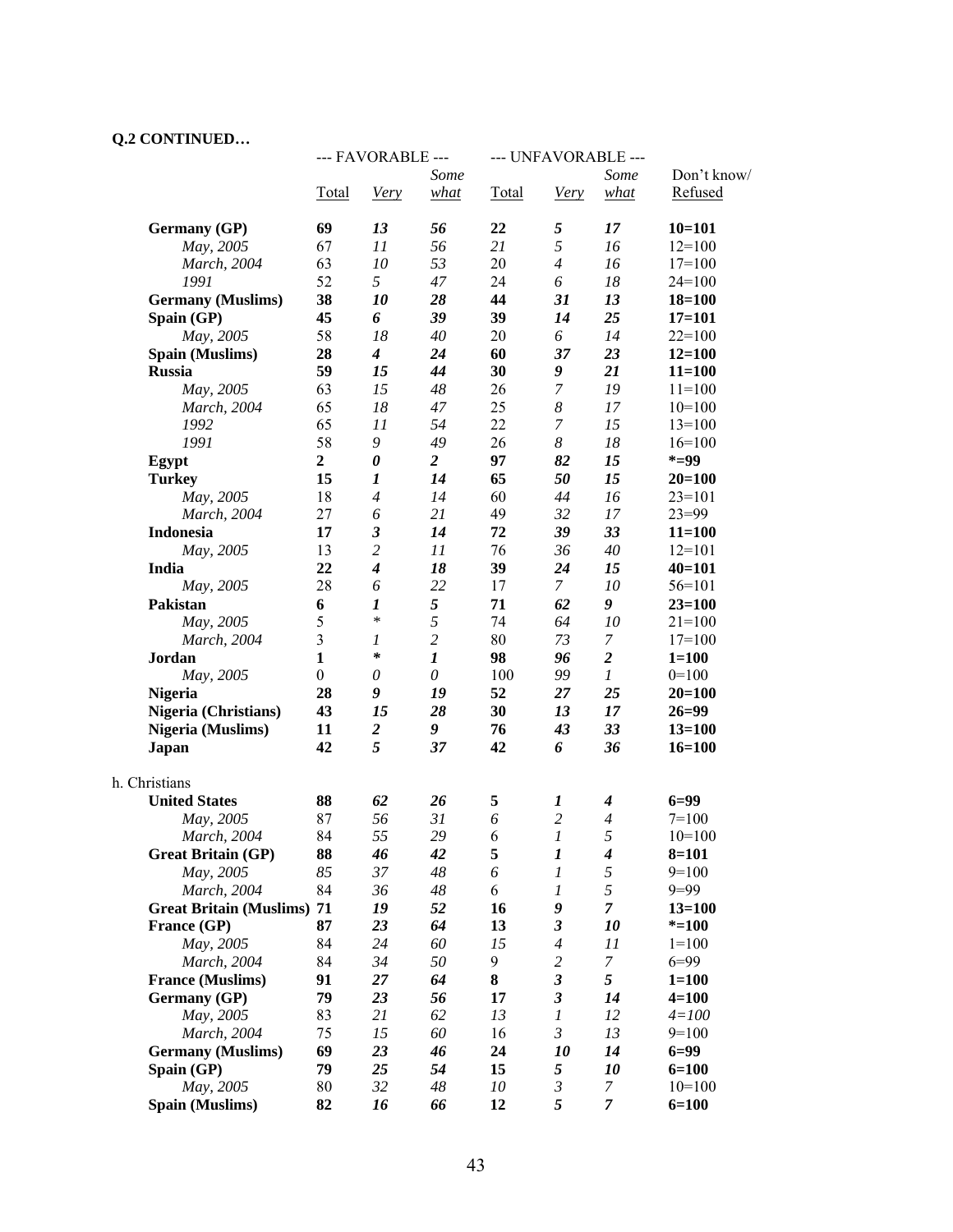## **Q.2 CONTINUED…**

|                                            |       | --- FAVORABLE --- |              | --- UNFAVORABLE ---     |                      |                      |                        |  |
|--------------------------------------------|-------|-------------------|--------------|-------------------------|----------------------|----------------------|------------------------|--|
|                                            | Total | Very              | Some<br>what | Total                   | Very                 | Some<br>what         | Don't know/<br>Refused |  |
| <b>Russia</b>                              | 90    | 48                | 42           | 6                       | $\boldsymbol{2}$     | $\boldsymbol{4}$     | $5 = 101$              |  |
| May, 2005                                  | 92    | 44                | 48           | $\mathfrak{Z}$          | $\mathfrak l$        | $\overline{c}$       | $5 = 100$              |  |
| March, 2004                                | 93    | 44                | 49           | $\overline{\mathbf{3}}$ | $\boldsymbol{l}$     | $\overline{c}$       | $4=100$                |  |
| Egypt                                      | 48    | 6                 | 42           | 51                      | 11                   | 40                   | $1 = 100$              |  |
| <b>Turkey</b>                              | 16    | $\boldsymbol{2}$  | 14           | 69                      | 54                   | 15                   | $15 = 100$             |  |
| May, 2005                                  | 21    | 5                 | 16           | 63                      | 46                   | 17                   | $16 = 100$             |  |
| March, 2004                                | 31    | 6                 | 25           | 52                      | 33                   | 19                   | $17=100$               |  |
| Indonesia                                  | 64    | 20                | 44           | 32                      | $\overline{7}$       | 25                   | $4 = 100$              |  |
| May, 2005                                  | 58    | 17                | 41           | 38                      | 9                    | 29                   | $4=100$                |  |
| India                                      | 50    | 16                | 34           | 36                      | 19                   | 17                   | $15 = 101$             |  |
| May, 2005                                  | 61    | 20                | 41           | 19                      | 8                    | 11                   | $20=100$               |  |
| Pakistan                                   | 27    | $\boldsymbol{4}$  | 23           | 54                      | 39                   | 15                   | $19=100$               |  |
| May, 2005                                  | 22    | $\overline{c}$    | 20           | 58                      | 41                   | 17                   | $20=100$               |  |
| March, 2004                                | 24    | $\overline{4}$    | 20           | 62                      | 45                   | 17                   | $15=101$               |  |
| Jordan                                     | 61    | 11                | 50           | 38                      | 11                   | 27                   | $1 = 100$              |  |
| May, 2005                                  | 58    | 10                | 48           | 41                      | 12                   | 29                   | $1 = 100$              |  |
| Nigeria (GP)                               | 79    | 45                | 34           | 20                      | $\mathcal{T}$        | 13                   | $1 = 100$              |  |
| Nigeria (Christians)                       | 95    | 78                | 17           | 5                       | $\overline{a}$       | 3 <sup>7</sup>       | $* = 100$              |  |
| <b>Nigeria (Muslims)</b>                   | 63    | 9                 | 54           | 36                      | 12                   | 24                   | $1 = 100$              |  |
| <b>Japan</b>                               | 57    | 6                 | 51           | 36                      | 6                    | 30                   | $6 = 99$               |  |
| i. Muslims                                 |       |                   |              |                         |                      |                      |                        |  |
| <b>United States</b>                       | 54    | 19                | 35           | 24                      | 10                   | 14                   | $22 = 100$             |  |
| May, 2005                                  | 57    | 18                | 39           | 22                      | 8                    | 14                   | $21=100$               |  |
| March, 2004                                | 48    | 13                | 35           | 32                      | 14                   | 18                   | $20=100$               |  |
| Mid-July, 2003                             | 47    | 9                 | 38           | 31                      | 12                   | 19                   | $22=100$               |  |
| June, 2003                                 | 50    | 12                | 38           | 30                      | 10                   | 20                   | $20=100$               |  |
| March, 2002                                | 47    | $\mathcal{I}$     | 40           | 29                      | 11                   | 18                   | $24=100$               |  |
| <b>Great Britain (GP)</b>                  | 63    | 14                | 49           | 20                      | 8                    | 12                   | $17=100$               |  |
| May, 2005                                  | 72    | 18                | 54           | 14                      | 5                    | 9                    | $14=100$               |  |
| March, 2004                                | 67    | 18                | 49           | 18                      | 6                    | 12                   | $16=101$               |  |
| <b>Great Britain (Muslim)</b>              | 86    | 55                | 31           | 9                       | $\overline{2}$       | $\overline{7}$       | $5 = 100$              |  |
| France (GP)                                | 65    | $\overline{7}$    | 58           | 35                      | 12                   | 23                   | $* = 100$              |  |
| May, 2005                                  | 64    | 9                 | 55           | 34                      | 13                   | 21                   | $2=100$                |  |
| March, 2004                                | 64    | 16                | 48           | 29                      | 9                    | 20                   | $7 = 100$              |  |
| 1991 (N. Africans)                         | 49    | 7                 | 42           | 42                      | 12                   | 30                   | $9=100$                |  |
| <b>France (Muslims)</b>                    | 91    | 46                | 45           | 9                       | $\boldsymbol{4}$     | 5                    | $0=100$                |  |
| Germany (GP)                               | 36    | $\boldsymbol{4}$  | 32           | 54                      | 15                   | 39                   | $10=100$               |  |
| May, 2005                                  | 40    | $\overline{4}$    | 36           | 47                      | 11                   | 36                   | $13=100$               |  |
| March, 2004                                | 41    | 5                 | 36           | 46                      | 11                   | 35                   | $13=100$               |  |
| 1991 (Turks)                               | 35    | $\mathfrak{Z}$    | 32           | 46                      | 14                   | 32                   | $19=100$               |  |
| <b>Germany</b> (Muslims)                   | 83    | 44                | 39           | 14                      | $\boldsymbol{\beta}$ | 11                   | $3=100$                |  |
|                                            | 29    | $\boldsymbol{4}$  | 25           | 62                      | $27\,$               | 35                   | $10=101$               |  |
|                                            | 46    | 14                | 32           | 37                      | 13                   | 24                   | $17=100$               |  |
|                                            | 94    | 53                | 41           | $\overline{\mathbf{4}}$ | $\boldsymbol{l}$     | $\boldsymbol{\beta}$ | $2=100$                |  |
| <b>Russia</b>                              | 59    | 17                | 42           | 33                      | 9                    | 24                   | $9=101$                |  |
| May, 2005                                  | 55    | 14                | 41           | 36                      | 10                   | 26                   | $10=101$               |  |
| March, 2004                                | 53    | 15                | $38\,$       | 38                      | 15                   | 23                   | $11=100$               |  |
| Spain (GP)<br>May, 2005<br>Spain (Muslims) |       |                   |              |                         |                      |                      |                        |  |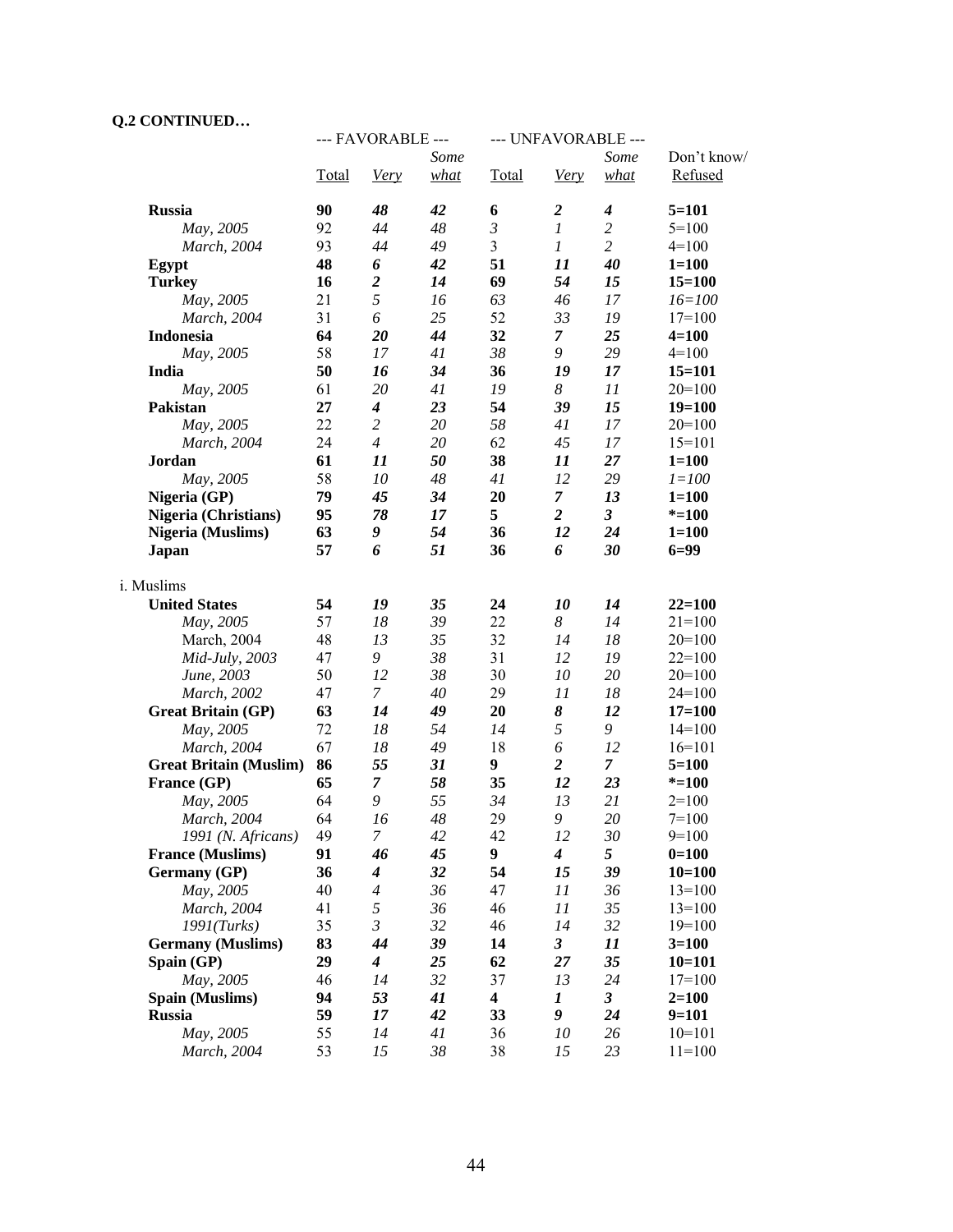## **Q.2 CONTINUED…**

|                                   | --- FAVORABLE --- |                             | --- UNFAVORABLE --- |                  |                         |                      |             |
|-----------------------------------|-------------------|-----------------------------|---------------------|------------------|-------------------------|----------------------|-------------|
|                                   |                   |                             | Some                |                  |                         | Some                 | Don't know/ |
|                                   | Total             | Very                        | what                | Total            | Very                    | what                 | Refused     |
|                                   |                   |                             |                     |                  |                         |                      |             |
| Egypt                             | 95                | 84                          | 11                  | $\boldsymbol{4}$ | 1                       | $\boldsymbol{\beta}$ | $1 = 100$   |
| <b>Turkey</b>                     | 88                | 74                          | 14                  | 8                | 5                       | $\mathfrak{z}$       | $4 = 100$   |
| May, 2005                         | 83                | 61                          | 22                  | 11               | 5                       | 6                    | $5 = 99$    |
| March, 2004                       | 88                | 66                          | 22                  | 9                | $\mathfrak{Z}$          | 6                    | $3=100$     |
| <b>Indonesia</b>                  | 97                | 78                          | 19                  | $\mathbf{2}$     | $\ast$                  | $\boldsymbol{2}$     | $1 = 100$   |
| March, 2004                       | 99                | 85                          | 14                  | $\boldsymbol{l}$ | $\ast$                  | $\boldsymbol{l}$     | $* = 100$   |
| India                             | 41                | 10                          | 31                  | 51               | 32                      | 19                   | $9=101$     |
| March, 2004                       | 46                | 15                          | 31                  | 43               | 25                      | 18                   | $12=101$    |
| Pakistan                          | 94                | 84                          | 10                  | $\boldsymbol{2}$ | $\boldsymbol{I}$        | $\boldsymbol{I}$     | $3=99$      |
| May, 2005                         | 94                | 88                          | 6                   | $\overline{c}$   | $\mathfrak{1}$          | $\mathfrak{1}$       | $4=100$     |
| March, 2004                       | 97                | 87                          | 10                  | $\boldsymbol{2}$ | $\boldsymbol{l}$        | 1                    | $1=100$     |
| Jordan                            | 93                | 89                          | $\boldsymbol{4}$    | $\overline{7}$   | 1                       | 6                    | $* = 100$   |
| May, 2005                         | 99                | 95                          | $\overline{4}$      | $\boldsymbol{l}$ | $\ast$                  | $\mathcal{I}$        | $0=100$     |
| Nigeria (GP)                      | 66                | 48                          | 18                  | 31               | 18                      | 13                   | $3=100$     |
| Nigeria (Christians)              | 36                | 8                           | 28                  | 58               | 34                      | 24                   | $6 = 100$   |
|                                   | 98                | 92                          | 6                   | $\mathbf{1}$     | $\ast$                  | $\boldsymbol{I}$     | $* = 99$    |
| Nigeria (Muslims)<br>China        | 23                |                             | 22                  | 49               | 9                       | 40                   | $28 = 100$  |
|                                   |                   | $\bm{l}$                    |                     |                  |                         |                      |             |
| May, 2005                         | 20                | $\overline{c}$              | 18                  | 50               | 15                      | 35                   | $30=100$    |
| <b>Japan</b>                      | 23                | $\overline{2}$              | 21                  | 66               | 16                      | 50                   | $11 = 100$  |
| l. Arabs                          |                   |                             |                     |                  |                         |                      |             |
| <b>United States</b>              | 50                | 14                          | 36                  | 30               | 10                      | 20                   | $21 = 101$  |
| Oct., $2001^4$                    | 54                | 9                           | 45                  | 37               | 12                      | 25                   | $9=100$     |
| March, 1993                       | 39                | $\boldsymbol{7}$            | 32                  | 32               | 12                      | 20                   | $29=100$    |
| <b>Great Britain (GP)</b>         | 56                | 9                           | 47                  | 19               | $\mathfrak{z}$          | 16                   | $25 = 100$  |
| <b>Great Britain (Muslims) 65</b> |                   | 26                          | 39                  | 20               | $\mathcal{I}$           | 13                   | $15 = 100$  |
| France (GP)                       | 68                | 8                           | 60                  | 31               | 9                       | 22                   | $1 = 100$   |
| <b>France (Muslims)</b>           | 84                | 31                          | 53                  | 16               | $\boldsymbol{4}$        | 12                   | $0=100$     |
|                                   | 39                | 1                           | 38                  | 51               | 9                       | 42                   | $9=99$      |
| Germany (GP)                      |                   |                             |                     |                  |                         |                      |             |
| <b>Germany</b> (Muslims)          | 45                | 10                          | 35                  | 48               | 20                      | 28                   | $8 = 101$   |
| Spain (GP)                        | 33                | $\boldsymbol{4}$            | 29                  | 58               | 24                      | 34                   | $9=100$     |
| Spain (Muslims)                   | 85                | 35                          | 50                  | 12               | 5                       | $\mathcal{T}$        | $3=100$     |
| <b>Russia</b>                     | 45                | 11                          | 34                  | 34               | 8                       | 26                   | $22 = 101$  |
| Egypt                             | 90                | 40                          | 50                  | 10               | $\overline{c}$          | 8                    | $* = 100$   |
| <b>Turkey</b>                     | 46                | 13                          | 33                  | 40               | 25                      | 15                   | $13 = 99$   |
| <b>Indonesia</b>                  | 84                | 33                          | 51                  | 12               | $\boldsymbol{l}$        | 11                   | $4 = 100$   |
| India                             | 30                | 6                           | 24                  | 49               | $30\,$                  | 19                   | $21 = 100$  |
| Pakistan                          | 78                | 52                          | 26                  | 6                | $\overline{\mathbf{2}}$ | $\boldsymbol{4}$     | $17=101$    |
| Jordan                            | 76                | 28                          | 48                  | 23               | $\boldsymbol{l}$        | 22                   | $1 = 100$   |
| Nigeria (GP)                      | 51                | 28                          | 23                  | 39               | 23                      | 16                   | $10=100$    |
| Nigeria (Christians)              | 16                | $\overline{\mathbf{4}}$     | 12                  | 68               | 42                      | 26                   | $16=100$    |
| <b>Nigeria</b> (Muslims)          | 90                | 54                          | 36                  | 7                | $\boldsymbol{2}$        | 5 <sup>5</sup>       | $3=100$     |
| China                             | 29                | $\boldsymbol{2}$            | 27                  | 45               | $\overline{7}$          | 38                   | $26 = 100$  |
| <b>Japan</b>                      | 38                | $\overline{\boldsymbol{4}}$ | 34                  | 44               | 7                       | 37                   | $19=101$    |
|                                   |                   |                             |                     |                  |                         |                      |             |

 $\frac{1}{4}$ 

Trends from 2001 and 1993 from Gallup.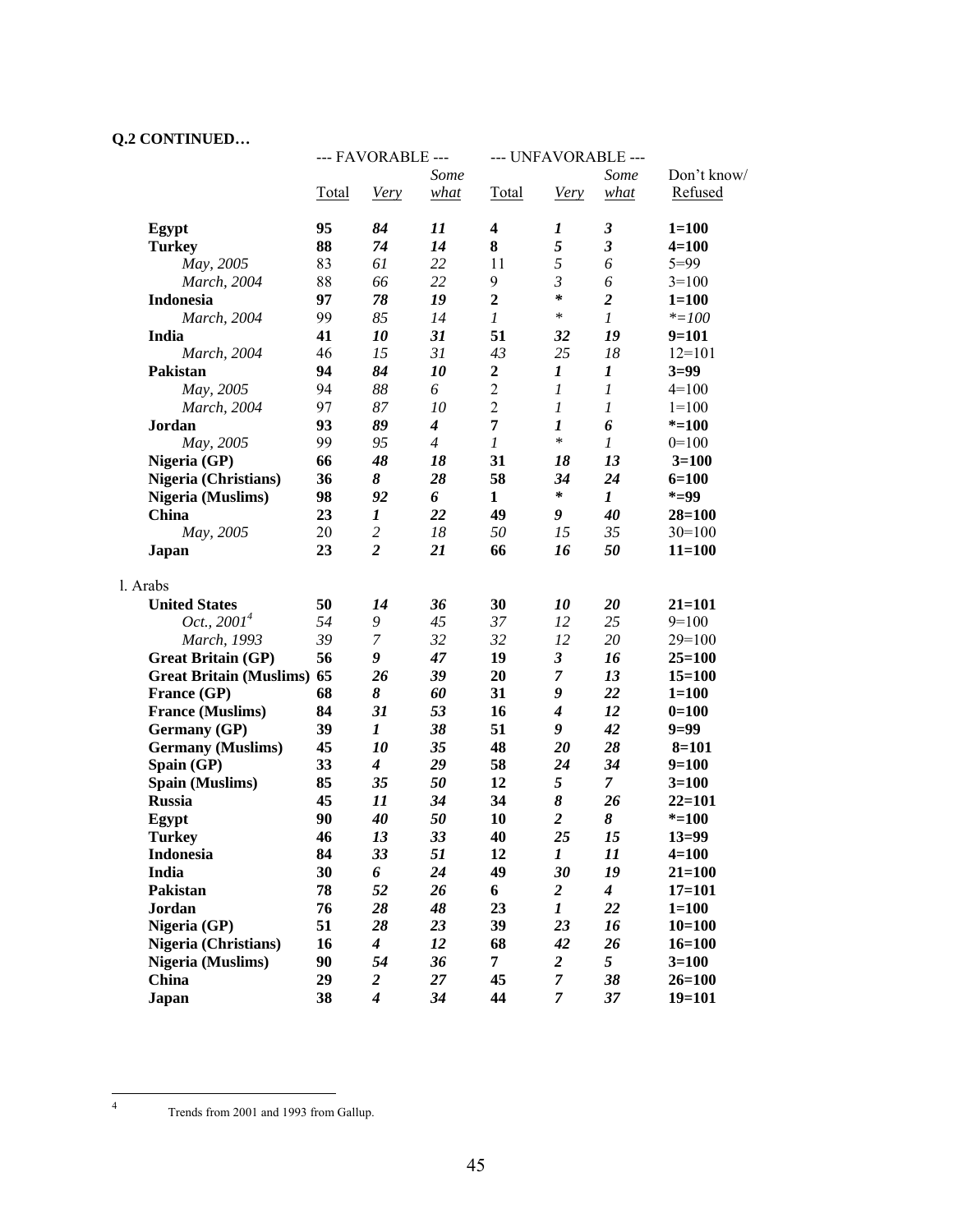Q.5 Now on a different subject, some people feel that democracy is a Western way of doing things that would not work in most Muslim countries – others think that democracy is not just for the West and can work well in most Muslim countries. Which comes closer to your opinion?

|                                | Democracy<br>would not work | Democracy<br>would work well | Don't know/<br>Refused |
|--------------------------------|-----------------------------|------------------------------|------------------------|
| <b>United States</b>           | 37                          | 49                           | $14 = 100$             |
| <b>Great Britain (GP)</b>      | 30                          | 60                           | $10=100$               |
| <b>Great Britain (Muslims)</b> | 29                          | 59                           | $12 = 100$             |
| <b>France (GP)</b>             | 41                          | 59                           | $1 = 101$              |
| <b>France (Muslims)</b>        | 23                          | 76                           | $1 = 100$              |
| <b>Germany</b> (GP)            | 54                          | 42                           | $4 = 100$              |
| <b>Germany</b> (Muslims)       | 16                          | 80                           | $4 = 100$              |
| $\mathbf{Span}(\mathbf{GP})$   | 55                          | 37                           | $8 = 100$              |
| <b>Spain (Muslims)</b>         | 31                          | 57                           | $11=99$                |
| India                          | 26                          | 57                           | $17=100$               |

Q.5c Some people in our country feel that democracy is a Western way of doing things that would not work here– others think that democracy is not just for the West and can work well here. Which comes closer to your opinion?

|                            | <u>Can work here</u> | Refused    |
|----------------------------|----------------------|------------|
| 31                         | 65                   | $4 = 100$  |
| 38                         | 44                   | $18 = 100$ |
| 38                         | 48                   | $14 = 100$ |
| 37                         | 50                   | $14 = 101$ |
| 43                         | 43                   | $14 = 100$ |
| 59                         | 30                   | $11 = 100$ |
| 23                         | 70                   | $7 = 100$  |
| 16                         | 77                   | $7 = 100$  |
| 53                         | 41                   | $6 = 100$  |
| 25                         | 64                   | $11 = 100$ |
| 22                         | 67                   | $12 = 101$ |
| 16                         | 50                   | $34 = 100$ |
| 18                         | 43                   | $39 = 100$ |
| 28                         | 57                   | $15 = 100$ |
| 15                         | 44                   | $41 = 100$ |
| 13                         | 39                   | $49=101$   |
| 21                         | 74                   | $5=100$    |
| 19                         | 80                   | $1 = 100$  |
| 25                         | 69                   | $7 = 101$  |
| 34                         | 63                   | $3 = 100$  |
| 19                         | 79                   | $2 = 100$  |
| 21                         | 75                   | $3 = 99$   |
| Nigeria (Christians)<br>22 | 76                   | $2 = 100$  |
| 23                         | 75                   | $2 = 100$  |
| 16                         | 83                   | $1 = 100$  |
| 20                         | 75                   | $5 = 100$  |
|                            | Western way          |            |

 $\frac{1}{5}$ 

 <sup>1999</sup> trends provided by the Office of Research, U.S. Department of State.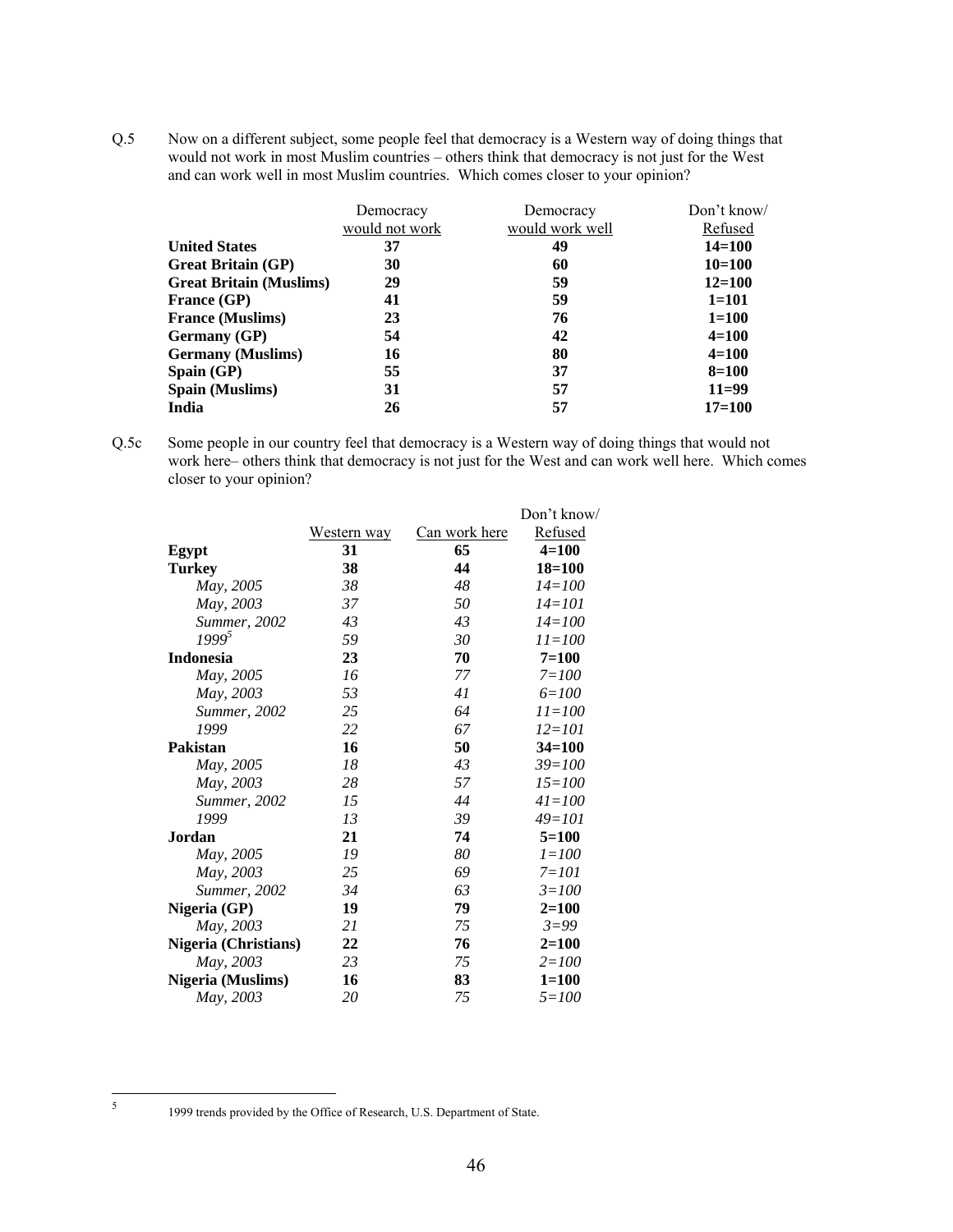## **ASK ALL:**

Q.7 Do you think that relations these days between Muslims around the world and people in Western countries such as the United States and Europe are generally good or generally bad?

|                                | Generally | Generally | Neither      | Don't know/ |
|--------------------------------|-----------|-----------|--------------|-------------|
|                                | good      | bad       | (VOL)        | Refused     |
| <b>United States</b>           | 32        | 55        | 1            | $12 = 100$  |
| <b>Great Britain (GP)</b>      | 28        | 61        | 3            | $6=100$     |
| <b>Great Britain (Muslims)</b> | 23        | 62        | 9            | $7 = 100$   |
| <b>France (GP)</b>             | 33        | 66        |              | $1 = 101$   |
| <b>France (Muslims)</b>        | 41        | 58        | *            | $0=99$      |
| <b>Germany</b> (GP)            | 23        | 70        | 3            | $4 = 100$   |
| <b>Germany</b> (Muslims)       | 29        | 60        | 7            | $4 = 100$   |
| Spain (GP)                     | 14        | 61        | 21           | $4 = 100$   |
| <b>Spain (Muslims)</b>         | 49        | 23        | 27           | $2=101$     |
| Russia <sup>6</sup>            | 18        | 53        | 20           | $9=100$     |
| Egypt                          | 31        | 58        | 10           | $1 = 100$   |
| Turkey                         | 14        | 64        | 13           | $9=100$     |
| <b>Indonesia</b>               | 39        | 53        | $\mathbf{2}$ | $6=100$     |
| <b>Pakistan</b>                | 30        | 25        | 6            | $39=100$    |
| Jordan                         | 39        | 54        | 6            | $1 = 100$   |
| Nigeria $(GP)$                 | 17        | 63        | 10           | $10=100$    |
| <b>Nigeria (Christians)</b>    | 24        | 52        | 10           | $15 = 101$  |
| <b>Nigeria</b> (Muslims)       | 10        | 77        | 10           | $3=100$     |
|                                |           |           |              |             |

## **ASK IF RELATIONS GENERALLY BAD (Q7=2)**

Q.8 Who do you think is mostly to blame for this, Muslims or people in Western countries?

|                                |         | Western | Both  | Neither          | Jews                    | Don't know/ |                   |
|--------------------------------|---------|---------|-------|------------------|-------------------------|-------------|-------------------|
|                                | Muslims | people  | (VOL) | (VOL)            | (VOL)                   | Refused     | $(\underline{N})$ |
| <b>United States</b>           | 33      | 26      | 22    | 8                | 0                       | $11 = 100$  | $(N=566)$         |
| <b>Great Britain (GP)</b>      | 25      | 27      | 33    | 6                | 1                       | $8 = 100$   | $(N=545)$         |
| <b>Great Britain (Muslims)</b> | 11      | 48      | 28    | 5                | 1                       | $7 = 100$   | $(N=256)$         |
| France (GP)                    | 47      | 28      | 19    | $\boldsymbol{2}$ | $\bf{0}$                | $4 = 100$   | $(N=566)$         |
| <b>France (Muslims)</b>        | 21      | 52      | 21    | 3                | 0                       | $3=100$     | $(N=228)$         |
| <b>Germany</b> (GP)            | 39      | 17      | 27    | 6                | $\bf{0}$                | $10=99$     | $(N=296)$         |
| <b>Germany</b> (Muslims)       | 6       | 46      | 35    | 3                | $\bf{0}$                | $11 = 101$  | $(N=256)$         |
| $\mathbf{Span}(\mathbf{GP})$   | 32      | 10      | 52    | 4                | 1                       | $1 = 100$   | $(N=444)$         |
| Spain (Muslims)                | 5       | 28      | 40    | 13               | $\overline{\mathbf{4}}$ | $10 = 100$  | $(N=91)$          |
| <b>Russia</b>                  | 35      | 25      | 28    | 3                | 1                       | $7=99$      | $(N=531)$         |
| Egypt                          | 1       | 56      | 16    | 5                | 22                      | $2=102$     | $(N=537)$         |
| <b>Turkey</b>                  | 7       | 79      | 8     | 1                | 1                       | $4 = 100$   | $(N=647)$         |
| <b>Indonesia</b>               | 4       | 64      | 15    |                  | 10                      | 7=101       | $(N=523)$         |
| <b>Pakistan</b>                | 14      | 60      | 7     | ∗                | 9                       | $9=99$      | $(N=345)$         |
| Jordan                         | 3       | 61      | 7     | ∗                | 28                      | $1 = 100$   | $(N=539)$         |
| Nigeria (GP)                   | 30      | 52      | 13    | $\mathbf{2}$     | 1                       | $2=100$     | $(N=635)$         |
| <b>Nigeria</b> (Christians)    | 69      | 10      | 16    | 3                | *                       | $2=100$     | $(N=267)$         |
| Nigeria (Muslims)              |         | 83      | 11    |                  | 1                       | $2=99$      | $(N=359)$         |

 $\frac{1}{6}$ 

In Russia the question wording included "in Western countries such as the United States and Europe, including Russia…"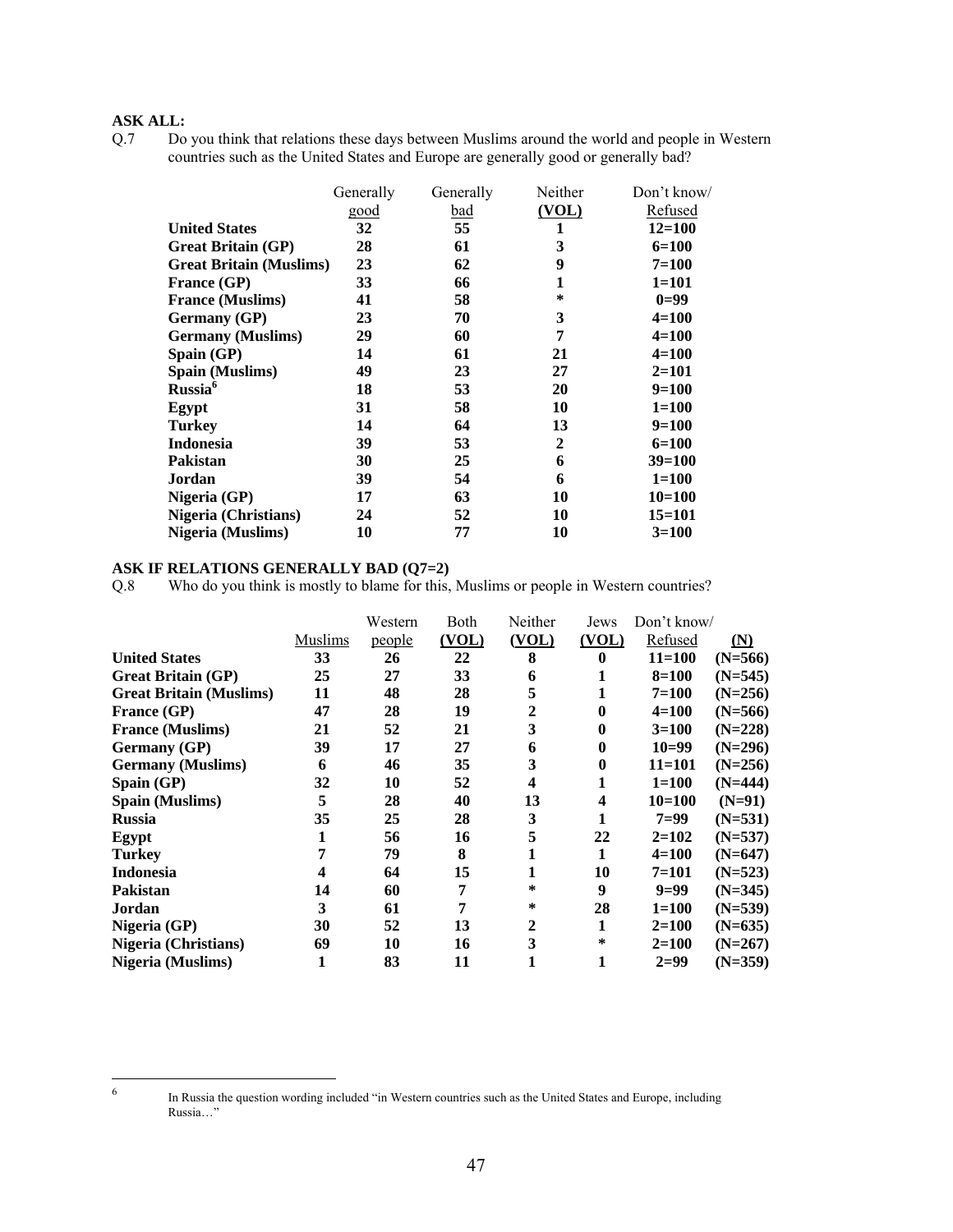Q.10 All things considered, do you think that Muslim nations should be more economically prosperous than they are today, or don't you think so?

|                                | Yes.      | No.           | Don't know/ |
|--------------------------------|-----------|---------------|-------------|
|                                | should be | should not be | Refused     |
| <b>United States</b>           | 56        | 19            | $24 = 99$   |
| <b>Great Britain (GP)</b>      | 70        | 10            | $20=100$    |
| <b>Great Britain (Muslims)</b> | 83        | 9             | $8=100$     |
| <b>France (GP)</b>             | 86        | 13            | $1 = 100$   |
| <b>France (Muslims)</b>        | 94        | 6             | $1=101$     |
| <b>Germany</b> (GP)            | 73        | 16            | $11 = 100$  |
| <b>Germany</b> (Muslims)       | 89        | 8             | $4=101$     |
| Spain $(GP)$                   | 81        | 12            | $8 = 101$   |
| <b>Spain (Muslims)</b>         | 84        | 9             | $7=100$     |
| <b>Russia</b>                  | 45        | 31            | $24 = 100$  |
| Egypt                          | 83        | 14            | $3=100$     |
| <b>Turkey</b>                  | 90        | 3             | $7 = 100$   |
| <b>Indonesia</b>               | 91        | 5             | $4 = 100$   |
| Pakistan                       | 87        | 4             | $9=100$     |
| Jordan                         | 85        | 14            | $1 = 100$   |
|                                |           |               |             |

# **ASK IF THINKS MUSLIM NATIONS SHOULD BE MORE PROSPEROUS (Q.10=1):** Q.11 What is most responsible for Muslim nations' lack of prosperity? (READ LIST, RO

What is most responsible for Muslim nations' lack of prosperity? **(READ LIST, ROTATE)** Is it the policies of the U.S. and other western nations, the lack of democracy in the Muslim world, the lack of education in the Muslim world, Islamic fundamentalism, or corruption in the government of Muslim nations?

|                                | US/West  | Lack of   | Lack of   | Islamic        | Govt       | Other        |            |                |
|--------------------------------|----------|-----------|-----------|----------------|------------|--------------|------------|----------------|
|                                | policies | democracy | education | fundamentalism | corruption | (VOL)        | DK/Ref     | $(\mathbf{N})$ |
| <b>United States</b>           | 6        | 13        | 21        | 15             | 37         | $\mathbf{2}$ | $6=100$    | $(N=571)$      |
| <b>Great Britain (GP)</b>      |          | 15        | 18        | 18             | 30         |              | $11 = 100$ | $(N=672)$      |
| <b>Great Britain (Muslims)</b> | 17       |           | 27        |                | 37         | л.           | $6=100$    | $(N=345)$      |
| France (GP)                    | 14       | 24        | 19        | 22             | 21         | *            | $* = 100$  | $(N=806)$      |
| <b>France (Muslims)</b>        | 27       | 16        | 16        | 9              | 31         | $\bf{0}$     | $1 = 100$  | $(N=373)$      |
| Germany (GP)                   | 9        | 10        | 29        | 34             | 15         |              | $3=101$    | $(N=736)$      |
| <b>Germany</b> (Muslims)       | 16       | 18        | 40        | 9              | 11         |              | $4 = 100$  | $(N=375)$      |
| Spain $(GP)$                   | 20       | 14        | 13        | 22             | 28         |              | $2 = 100$  | $(N=804)$      |
| <b>Spain (Muslims)</b>         | 31       | 9         | 12        |                | 35         | 3            | $8=99$     | $(N=335)$      |
| <b>Russia</b>                  | 21       | 16        | 27        | 23             | 9          |              | $4=101$    | $(N=453)$      |
| Egypt                          | 39       | 21        | 16        |                | 16         |              | $1=99$     | $(N=832)$      |
| <b>Turkey</b>                  | 32       | 17        | 29        |                | 8          |              | $9=100$    | $(N=911)$      |
| <b>Indonesia</b>               | 32       | 16        | 19        |                | 28         |              | $2=102$    | $(N=919)$      |
| <b>Pakistan</b>                | 14       | 14        | 37        |                | 17         | 3            | $13 = 101$ | $(N=1132)$     |
| Jordan                         | 43       | 18        | 13        |                | 16         |              | $* = 100$  | $(N=845)$      |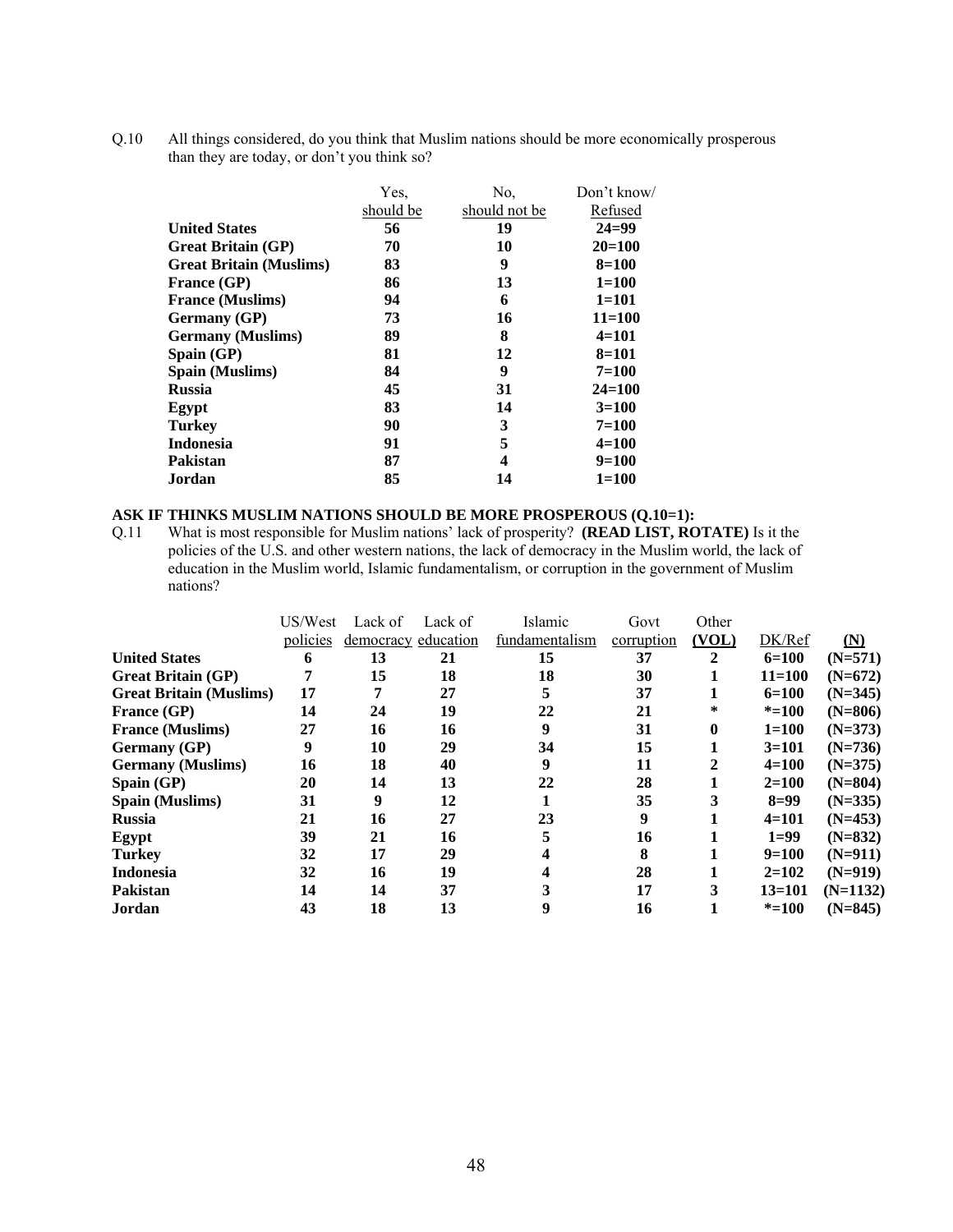## **ASK IF THINKS MUSLIM NATIONS SHOULD BE MORE PROSPEROUS (Q.10=1):**

Q.12 What is SECOND most responsible for Muslim nations' lack of prosperity? **(READ LIST, ROTATE)** Is it the policies of the U.S. and other western nations, the lack of democracy in the Muslim world, the lack of education in the Muslim world, Islamic fundamentalism, or corruption in the government of Muslim nations?

|                                | US/West  | Lack of             | Lack of | Islamic        | Govt       | Other        | DK/        |                   |
|--------------------------------|----------|---------------------|---------|----------------|------------|--------------|------------|-------------------|
|                                | policies | democracy education |         | fundamentalism | corruption | (VOL)        | Ref        | $(\underline{N})$ |
| <b>United States</b>           | 8        | 15                  | 29      | 17             | 21         |              | $9=100$    | $(N=571)$         |
| <b>Great Britain (GP)</b>      | 15       | 17                  | 17      | 14             | 22         |              | $15=101$   | $(N=672)$         |
| <b>Great Britain (Muslims)</b> | 19       | 15                  | 25      | 5              | 26         | 1            | $10=101$   | $(N=345)$         |
| <b>France (GP)</b>             | 13       | 24                  | 19      | 21             | 20         | 1            | $1 = 100$  | $(N=806)$         |
| <b>France (Muslims)</b>        | 20       | 24                  | 16      | 12             | 26         | ∗            | $2=100$    | $(N=373)$         |
| <b>Germany</b> (GP)            | 11       | 18                  | 19      | 20             | 26         | 1            | $6=101$    | $(N=736)$         |
| <b>Germany</b> (Muslims)       | 17       | 18                  | 25      | 10             | 18         | 2            | $10=100$   | $(N=375)$         |
| $\mathbf{Span}(\mathbf{GP})$   | 13       | 21                  | 16      | 20             | 22         | 3            | $7=100$    | $(N=804)$         |
| <b>Spain (Muslims)</b>         | 15       | 11                  | 12      | 5              | 29         | 7            | $22 = 101$ | $(N=335)$         |
| <b>Russia</b>                  | 15       | 15                  | 22      | 18             | 14         | 2            | $13=99$    | $(N=453)$         |
| Egypt                          | 20       | 11                  | 13      | 9              | 33         | 10           | $5=101$    | $(N=832)$         |
| <b>Turkey</b>                  | 16       | 18                  | 26      | 5              | 15         | $\mathbf{2}$ | $18 = 100$ | $(N=911)$         |
| <b>Indonesia</b>               | 15       | 21                  | 22      | 7              | 24         |              | $10=100$   | $(N=919)$         |
| <b>Pakistan</b>                | 10       | 13                  | 23      | 7              | 24         | $\mathbf{2}$ | $21 = 100$ | $(N=1132)$        |
| Jordan                         | 23       | 10                  | 15      | 10             | 29         | 4            | $8=99$     | $(N=845)$         |

#### **NOTE: IN US, RUSSIA AND THE EUROPEAN COUNTRIES Q.13 AND Q.14 WERE ROTATED ASK ALL:**

Q.13 Do you think there is a natural conflict between being a devout Muslim and living in a modern society, or don't you think so?

|                                | Yes.     | No       | Don't know/ |
|--------------------------------|----------|----------|-------------|
|                                | conflict | conflict | Refused     |
| <b>United States</b>           | 40       | 42       | $18 = 100$  |
| <b>Great Britain (GP)</b>      | 54       | 35       | $11 = 100$  |
| <b>Great Britain (Muslims)</b> | 47       | 49       | $4 = 100$   |
| <b>France (GP)</b>             | 26       | 74       | $0=100$     |
| <b>France (Muslims)</b>        | 28       | 72       | $* = 100$   |
| <b>Germany</b> (GP)            | 70       | 26       | $4 = 100$   |
| <b>Germany</b> (Muslims)       | 36       | 57       | $7=100$     |
| Spain $(GP)$                   | 58       | 36       | $6=100$     |
| <b>Spain (Muslims)</b>         | 25       | 71       | 4=100       |
| <b>Russia</b>                  | 56       | 30       | $15 = 100$  |
| Egypt                          | 28       | 70       | $2=100$     |
| Turkey                         | 29       | 60       | $11 = 100$  |
| <b>Indonesia</b>               | 43       | 52       | $5=100$     |
| <b>Pakistan</b>                | 47       | 17       | $36=100$    |
| Jordan                         | 34       | 63       | $3=100$     |
| Nigeria (GP)                   | 37       | 48       | $15 = 100$  |
| <b>Nigeria</b> (Christians)    | 41       | 34       | $25 = 100$  |
| Nigeria (Muslims)              | 33       | 64       | $3=100$     |
|                                |          |          |             |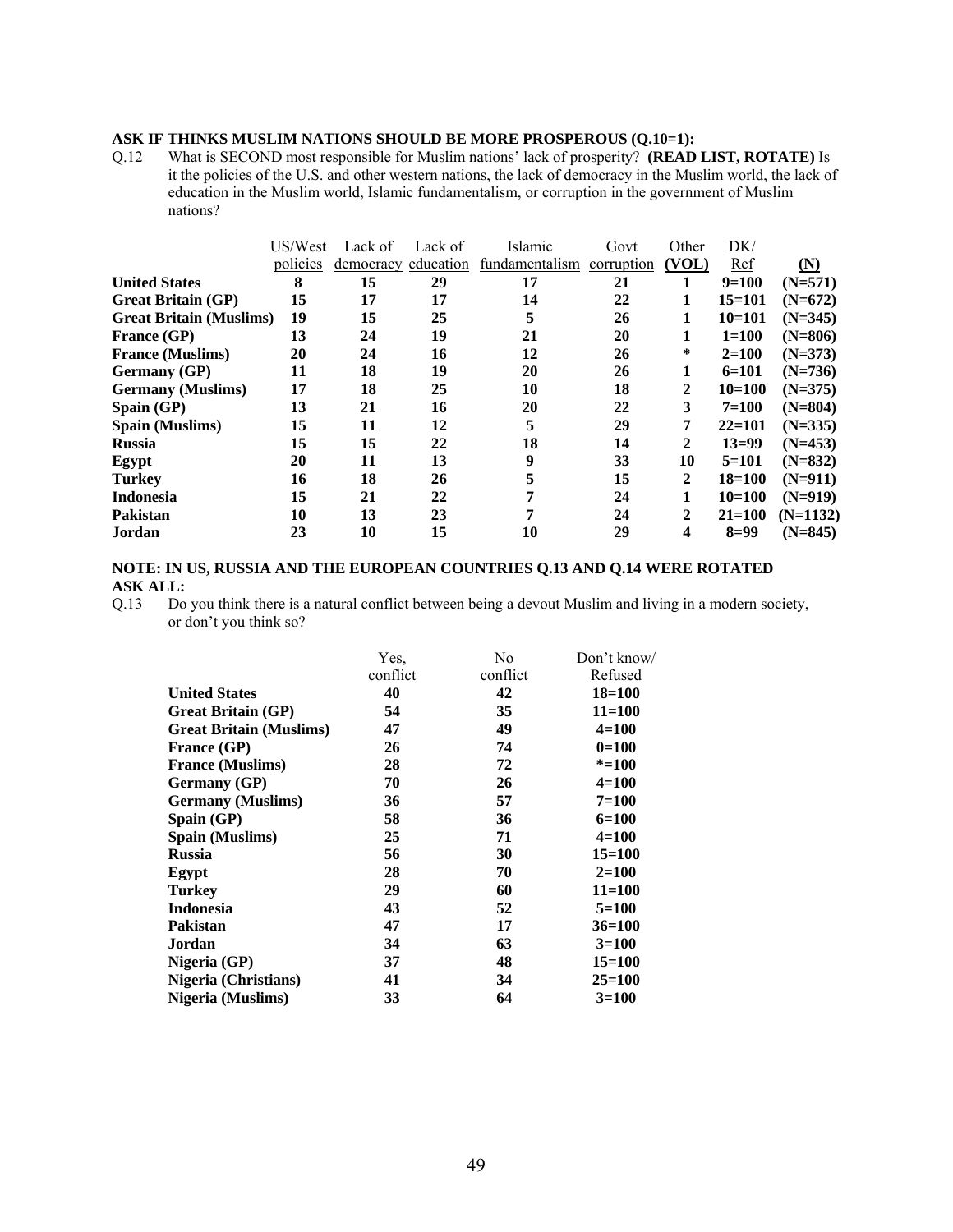Q.14 Do you think there is a natural conflict between being a devout Christian and living in a modern society, or don't you think so?

|                                | Yes.     | N <sub>0</sub> | Don't know/ |
|--------------------------------|----------|----------------|-------------|
|                                | conflict | conflict       | Refused     |
| <b>United States</b>           | 29       | 62             | $9=100$     |
| <b>Great Britain (GP)</b>      | 24       | 70             | $6=100$     |
| <b>Great Britain (Muslims)</b> | 22       | 65             | $13 = 100$  |
| <b>France (GP)</b>             | 14       | 86             | $0=100$     |
| <b>France (Muslims)</b>        | 23       | 77             | $1 = 101$   |
| <b>Germany</b> (GP)            | 37       | 61             | $3=101$     |
| <b>Germany</b> (Muslims)       | 27       | 64             | $10=101$    |
| $\mathbf{Span}(\mathbf{GP})$   | 26       | 72             | $3=101$     |
| <b>Spain (Muslims)</b>         | 18       | 74             | $8 = 100$   |
| <b>Russia</b>                  | 24       | 64             | $12 = 100$  |

Q.21 How concerned, if at all, are you about the rise of Islamic extremism around the WORLD these days? Are you very concerned, somewhat concerned, not too concerned or not at all concerned about the rise of Islamic extremism around the world these days?

|                                | Very | Somewhat            | Not too                 | Not at all              | Don't know/ |
|--------------------------------|------|---------------------|-------------------------|-------------------------|-------------|
|                                |      | concerned concerned | concerned               | concerned               | Refused     |
| <b>United States</b>           | 46   | 33                  | 11                      | 6                       | $5=101$     |
| May, 2005                      | 42   | 37                  | 11                      | 6                       | $4 = 100$   |
| <b>Great Britain (GP)</b>      | 50   | 34                  | 9                       | 3                       | $3=99$      |
| May, 2005                      | 43   | 37                  | 14                      | $\overline{4}$          | $1 = 99$    |
| <b>Great Britain (Muslims)</b> | 52   | 25                  | 10                      | 10                      | $4 = 101$   |
| France (GP)                    | 48   | 41                  | 7                       | 4                       | $0=100$     |
| May, 2005                      | 46   | 43                  | 8                       | $\mathfrak{Z}$          | $* = 100$   |
| <b>France (Muslims)</b>        | 35   | 38                  | 14                      | 13                      | $0=100$     |
| Germany (GP)                   | 55   | 38                  | $\overline{\mathbf{4}}$ | 3                       | $1 = 101$   |
| May, 2005                      | 48   | 39                  | 8                       | $\overline{4}$          | $1 = 100$   |
| <b>Germany</b> (Muslims)       | 29   | 29                  | 15                      | 22                      | $5 = 100$   |
| Spain (GP)                     | 39   | 38                  | 15                      | 6                       | $2 = 100$   |
| May, 2005                      | 45   | 37                  | 10                      | 6                       | $2 = 100$   |
| <b>Spain (Muslims)</b>         | 29   | 31                  | 19                      | 19                      | $3 = 101$   |
| <b>Russia</b>                  | 38   | 35                  | 13                      | 9                       | $4=99$      |
| May, 2005                      | 51   | 33                  | 8                       | $\overline{4}$          | $4 = 100$   |
| Egypt                          | 23   | 31                  | 28                      | 16                      | $2 = 100$   |
| <b>Turkey</b>                  | 15   | 24                  | 21                      | 22                      | $18 = 100$  |
| <b>Indonesia</b>               | 30   | 37                  | 26                      | 7                       | $1 = 101$   |
| India                          | 51   | 34                  | 8                       | $\overline{\mathbf{4}}$ | $3 = 100$   |
| May, 2005                      | 46   | 36                  | 10                      | 5                       | $3 = 100$   |
| Pakistan                       | 42   | 29                  | $\overline{\mathbf{4}}$ | 5                       | $19=99$     |
| Jordan                         | 30   | 30                  | 26                      | 12                      | $1=99$      |
| Nigeria (GP)                   | 24   | 28                  | 24                      | 22                      | $3=101$     |
| <b>Nigeria (Christians)</b>    | 24   | 23                  | 25                      | 25                      | $3 = 100$   |
| <b>Nigeria</b> (Muslims)       | 24   | 33                  | 23                      | 18                      | $2 = 100$   |
| China                          | 3    | 15                  | 39                      | 20                      | $23=100$    |
| Japan                          | 34   | 48                  | 15                      | 3                       | $1 = 101$   |
|                                |      |                     |                         |                         |             |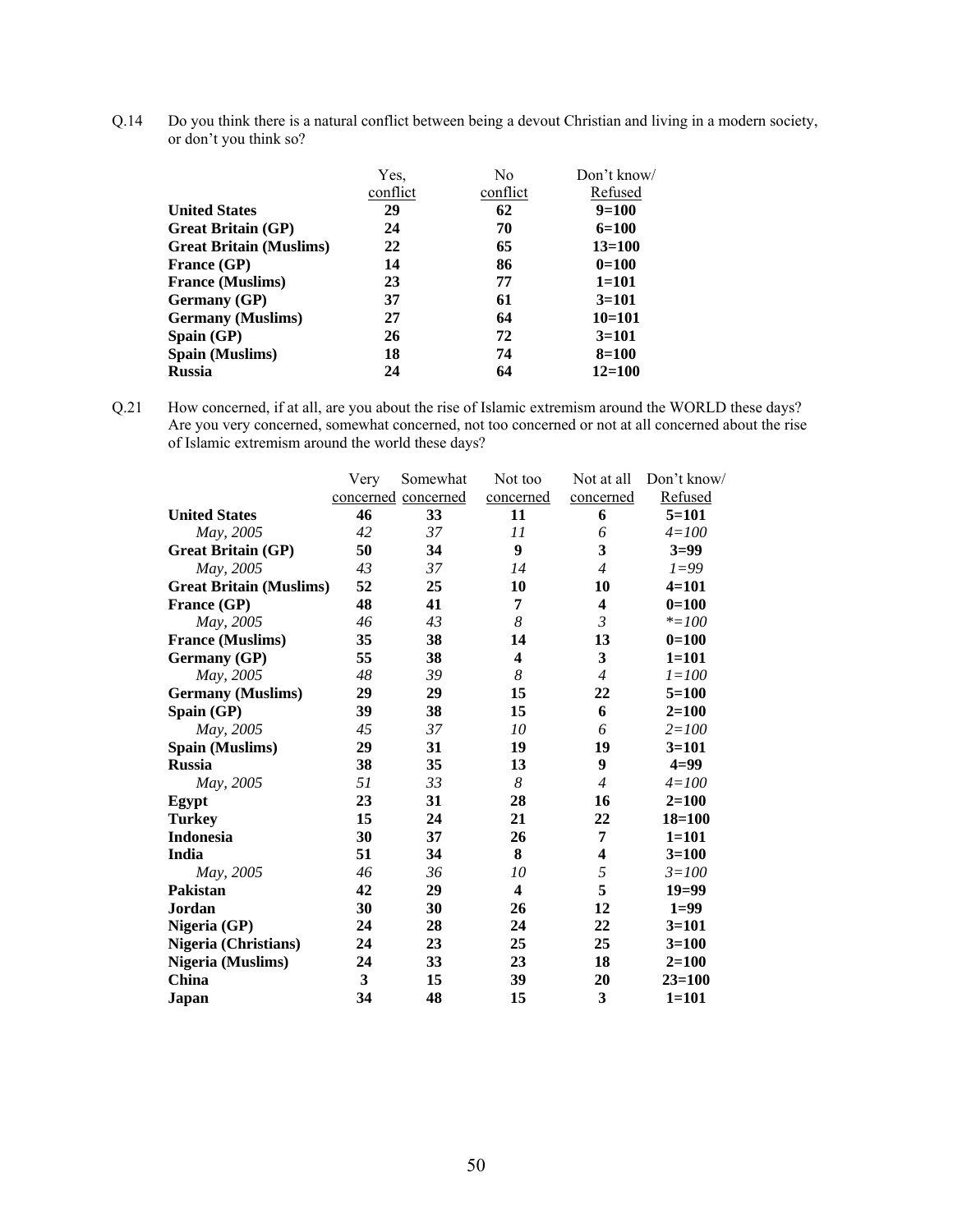## **ASK NON-MUSLIMS ABOUT 'MUSLIMS'. ASK MUSLIMS ABOUT 'PEOPLE IN WESTERN COUNTRIES':**<br>Q.22 Which o

Q.22 Which of these characteristics do you associate with (Muslims / people in Western countries such as the United States and Europe)? The first is (INSERT). Do you associate this with (Muslims / people in Western countries) or not?

|    |                                                              | Yes,      | No,              | Don't know/            |                         |
|----|--------------------------------------------------------------|-----------|------------------|------------------------|-------------------------|
|    |                                                              | associate | do not associate | Refused                | (N)                     |
| a. | Generous                                                     |           |                  |                        |                         |
|    |                                                              |           |                  |                        |                         |
|    | <b>ASKED OF NON-MUSLIMS ABOUT 'MUSLIMS':</b>                 |           |                  |                        |                         |
|    | <b>United States</b>                                         | 26        | 50               | $24 = 100$             | $(N=994)$               |
|    | <b>Great Britain</b>                                         | 34        | 31               | $35 = 100$             | $(N=490)$               |
|    | <b>France</b>                                                | 63        | 37               | $0=100$                | $(N=505)$               |
|    | <b>Germany</b>                                               | 40        | 44               | $16 = 100$             | $(N=489)$               |
|    | <b>Spain</b>                                                 | 29        | 51               | $20 = 100$             | $(N=577)$               |
|    | <b>Russia</b>                                                | 24        | 57               | $20 = 101$             | $(N=942)$               |
|    | India                                                        | 31        | 60               | $9=100$                | $(N=1905)$              |
|    | <b>Nigeria</b>                                               | 55        | 34               | $11 = 100$             | $(N=532)$               |
|    | <b>ASKED OF MUSLIMS ABOUT 'PEOPLE IN WESTERN COUNTRIES':</b> |           |                  |                        |                         |
|    | <b>Great Britain (Muslims)</b>                               | 56        | 37               | $7=100$                | $(N=412)$               |
|    | <b>France (Muslims)</b>                                      | 70        | 30               | $0=100$                | $(N=400)$               |
|    | <b>Germany</b> (Muslims)                                     | 45        | 47               | $8 = 100$              | $(N=413)$               |
|    | <b>Spain (Muslims)</b>                                       | 69        | 23               | $8 = 100$              | $(N=402)$               |
|    | Egypt                                                        | 27        | 68               | $5=100$                | $(N=936)$               |
|    |                                                              | 15        | 68               |                        |                         |
|    | <b>Turkey</b><br><b>Indonesia</b>                            | 30        | 65               | $17 = 100$             | $(N=1001)$              |
|    | Pakistan                                                     | 24        | 42               | $6=101$                | $(N=909)$               |
|    |                                                              | 20        |                  | $34 = 100$             | $(N=1233)$              |
|    | Jordan                                                       |           | 78               | $3=101$                | $(N=972)$               |
|    | <b>Nigeria</b>                                               | 52        | 47               | $1 = 100$              | $(N=468)$               |
| b. | Violent                                                      |           |                  |                        |                         |
|    | <b>ASKED OF NON-MUSLIMS ABOUT 'MUSLIMS':</b>                 |           |                  |                        |                         |
|    | <b>United States</b>                                         | 45        | 42               | $13 = 100$             | $(N=994)$               |
|    | <b>Great Britain</b>                                         | 32        | 54               | $14 = 100$             | $(N=490)$               |
|    | <b>France</b>                                                | 41        | 59               | $* = 100$              | $(N=505)$               |
|    |                                                              | 52        | 41               | $7 = 100$              | $(N=489)$               |
|    | <b>Germany</b>                                               | 60        | 30               |                        |                         |
|    | <b>Spain</b><br><b>Russia</b>                                | 59        | 28               | $10=100$<br>$14 = 101$ | $(N=577)$               |
|    | India                                                        | 67        | 26               | $6=99$                 | $(N=942)$<br>$(N=1905)$ |
|    |                                                              |           |                  |                        |                         |
|    | <b>Nigeria</b>                                               | 73        | 22               | $5=100$                | $(N=532)$               |
|    | <b>ASKED OF MUSLIMS ABOUT 'PEOPLE IN WESTERN COUNTRIES':</b> |           |                  |                        |                         |
|    | <b>Great Britain (Muslims)</b>                               | 52        | 39               | $9=100$                | $(N=412)$               |
|    | <b>France (Muslims)</b>                                      | 29        | 71               | $0=100$                | $(N=400)$               |
|    | <b>Germany</b> (Muslims)                                     | 34        | 60               | $6 = 100$              | $(N=413)$               |
|    | Spain (Muslims)                                              | 24        | 71               | $6=101$                | $(N=402)$               |
|    | Egypt                                                        | 75        | 22               | $3 = 100$              | $(N=936)$               |
|    | <b>Turkey</b>                                                | 70        | 19               | $11 = 100$             | $(N=1001)$              |
|    | Indonesia                                                    | 64        | 30               | $6=100$                | $(N=909)$               |
|    | Pakistan                                                     | 49        | 22               | $28 = 99$              | $(N=1233)$              |
|    | <b>Jordan</b>                                                | 81        | 18               | $2=101$                | $(N=972)$               |
|    | <b>Nigeria</b>                                               | 74        | 25               | $1 = 100$              | $(N=468)$               |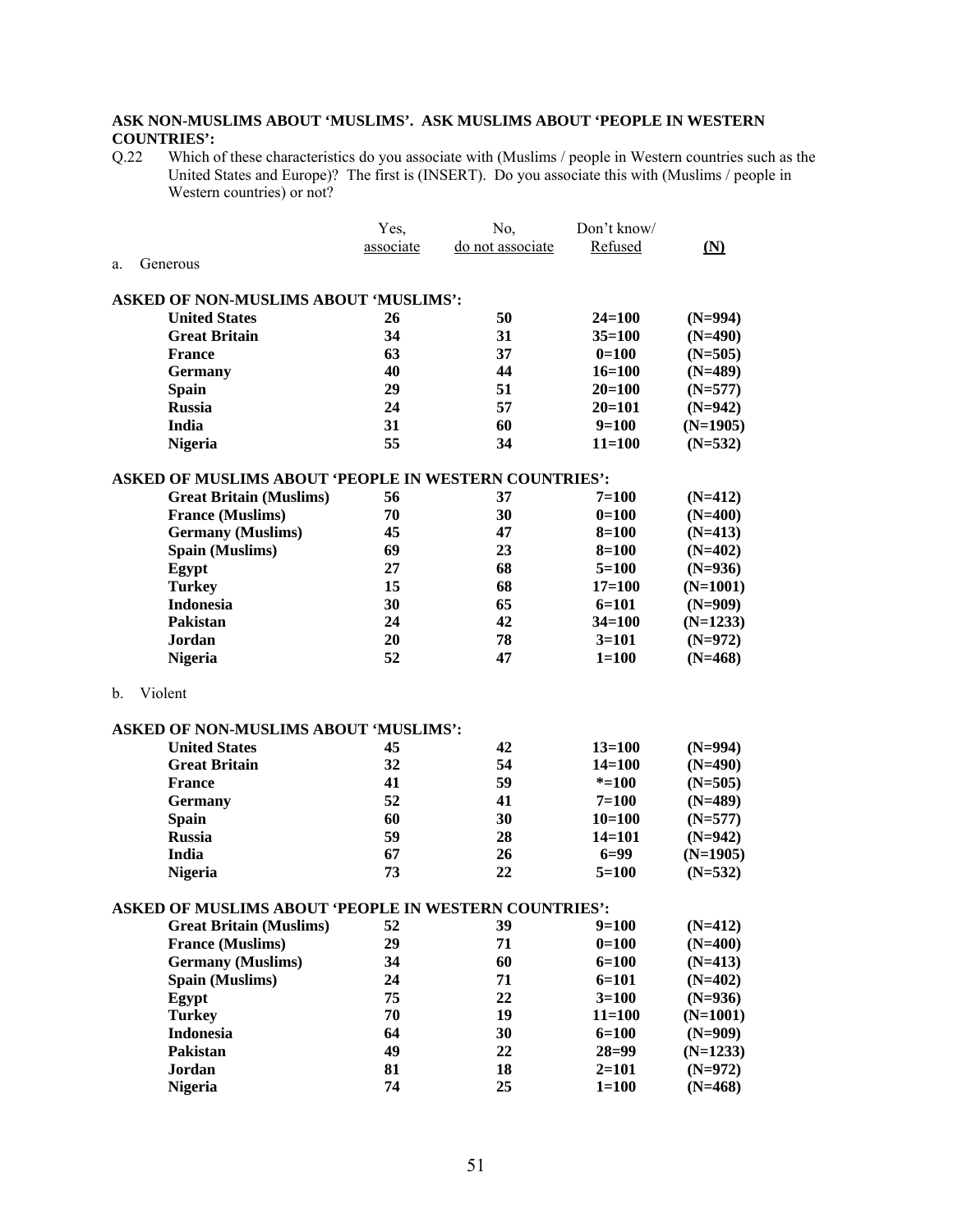|  | <b>Q.22 CONTINUED</b> |
|--|-----------------------|
|--|-----------------------|

|    |                                                              | Yes,      | No,              | Don't know/ |                   |
|----|--------------------------------------------------------------|-----------|------------------|-------------|-------------------|
|    |                                                              | associate | do not associate | Refused     | $(\underline{N})$ |
|    |                                                              |           |                  |             |                   |
| c. | Greedy                                                       |           |                  |             |                   |
|    | <b>ASKED OF NON-MUSLIMS ABOUT 'MUSLIMS':</b>                 |           |                  |             |                   |
|    | <b>United States</b>                                         | 24        | 60               | $16=100$    | $(N=994)$         |
|    | <b>Great Britain</b>                                         | 17        | 70               | $13 = 100$  | $(N=490)$         |
|    | <b>France</b>                                                | 10        | 89               | $1 = 100$   | $(N=505)$         |
|    | Germany                                                      | 14        | 74               | $12 = 100$  | $(N=489)$         |
|    | <b>Spain</b>                                                 | 34        | 46               | $20=100$    | $(N=577)$         |
|    | <b>Russia</b>                                                | 33        | 44               | $22=99$     | $(N=942)$         |
|    | India                                                        | 55        | 34               | $11 = 100$  | $(N=1905)$        |
|    | <b>Nigeria</b>                                               | 40        | 47               | $12=99$     | $(N=532)$         |
|    |                                                              |           |                  |             |                   |
|    | <b>ASKED OF MUSLIMS ABOUT 'PEOPLE IN WESTERN COUNTRIES':</b> |           |                  |             |                   |
|    | <b>Great Britain (Muslims)</b>                               | 63        | 30               | $7 = 100$   | $(N=412)$         |
|    | <b>France (Muslims)</b>                                      | 31        | 66               | $3=100$     | $(N=400)$         |
|    | <b>Germany</b> (Muslims)                                     | 39        | 51               | $10=100$    | $(N=413)$         |
|    | Spain (Muslims)                                              | 38        | 49               | $12 = 99$   | $(N=402)$         |
|    | Egypt                                                        | 70        | 26               | $4 = 100$   | $(N=936)$         |
|    | <b>Turkey</b>                                                | 67        | 18               | $14 = 99$   | $(N=1001)$        |
|    | <b>Indonesia</b>                                             | 76        | 19               | $5 = 100$   | $(N=909)$         |
|    | Pakistan                                                     | 44        | 24               | $31 = 99$   | $(N=1233)$        |
|    | Jordan                                                       | 73        | 24               | $3=100$     | $(N=972)$         |
|    | <b>Nigeria</b>                                               | 48        | 49               | $3 = 100$   | $(N=468)$         |
| d. | Fanatical                                                    |           |                  |             |                   |
|    |                                                              |           |                  |             |                   |
|    | <b>ASKED OF NON-MUSLIMS ABOUT 'MUSLIMS':</b>                 |           |                  |             |                   |
|    | <b>United States</b>                                         | 43        | 41               | $16=100$    | $(N=994)$         |
|    | <b>Great Britain</b>                                         | 48        | 40               | $13 = 101$  | $(N=490)$         |
|    | <b>France</b>                                                | 50        | 50               | $* = 100$   | $(N=505)$         |
|    | <b>Germany</b>                                               | 78        | 19               | $3=100$     | $(N=489)$         |
|    | <b>Spain</b>                                                 | 83        | 10               | $6=99$      | $(N=577)$         |
|    | <b>Russia</b>                                                | 72        | 17               | $12 = 101$  | $(N=942)$         |
|    | India                                                        | 73        | 21               | $6=100$     | $(N=1905)$        |
|    | <b>Nigeria</b>                                               | 74        | 20               | $6=100$     | $(N=532)$         |
|    | ASKED OF MUSLIMS ABOUT 'PEOPLE IN WESTERN COUNTRIES':        |           |                  |             |                   |
|    | <b>Great Britain (Muslims)</b>                               | 44        | 45               | $11 = 100$  | $(N=412)$         |
|    | <b>France (Muslims)</b>                                      | 26        | 73               | $1 = 100$   | $(N=400)$         |
|    | <b>Germany</b> (Muslims)                                     | 38        | 54               | $9=101$     | $(N=413)$         |
|    | Spain (Muslims)                                              | 21        | 72               | $7 = 100$   | $(N=402)$         |
|    | Egypt                                                        | 61        | 33               | $6 = 100$   | $(N=936)$         |
|    | <b>Turkey</b>                                                | 67        | 14               | $20 = 101$  | $(N=1001)$        |
|    | <b>Indonesia</b>                                             | 41        | 48               | $11 = 100$  | $(N=909)$         |
|    | Pakistan                                                     | 24        | 35               | $42 = 101$  | $(N=1233)$        |
|    | Jordan                                                       | 68        | 29               | $3=100$     | $(N=972)$         |
|    | <b>Nigeria</b>                                               | 49        | 45               | $6 = 100$   | $(N=468)$         |
|    |                                                              |           |                  |             |                   |

**NO ITEM e.**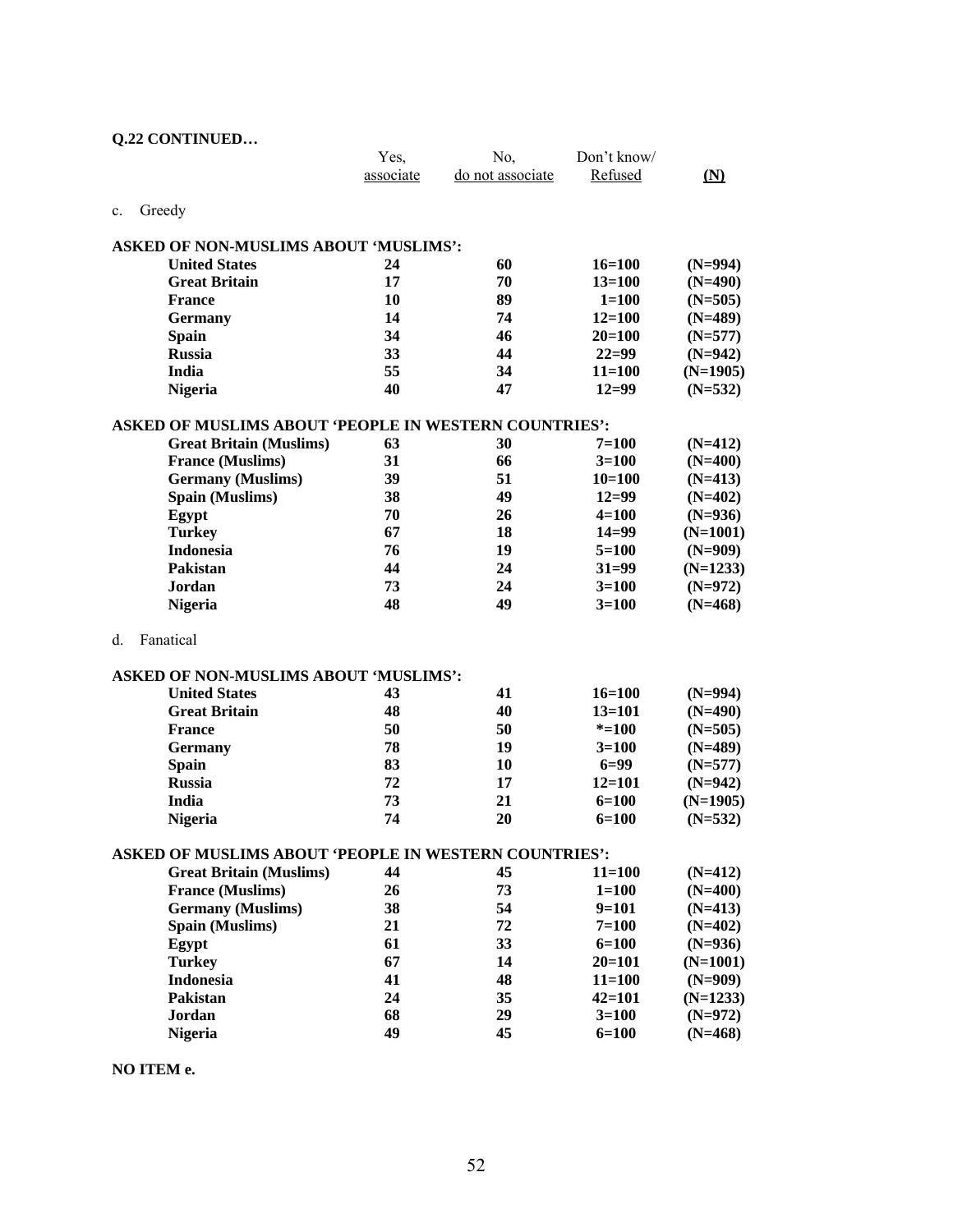|               | Q.22 CONTINUED                                        |           |                  |             |            |  |  |
|---------------|-------------------------------------------------------|-----------|------------------|-------------|------------|--|--|
|               |                                                       | Yes,      | No,              | Don't know/ |            |  |  |
|               |                                                       | associate | do not associate | Refused     | (N)        |  |  |
| f.<br>Honest  |                                                       |           |                  |             |            |  |  |
|               |                                                       |           |                  |             |            |  |  |
|               | <b>ASKED OF NON-MUSLIMS ABOUT 'MUSLIMS':</b>          |           |                  |             |            |  |  |
|               | <b>United States</b>                                  | 44        | 36               | $20=100$    | $(N=994)$  |  |  |
|               | <b>Great Britain</b>                                  | 56        | 22               | $22 = 100$  | $(N=490)$  |  |  |
|               | <b>France</b>                                         | 64        | 35               | $1 = 100$   | $(N=505)$  |  |  |
|               | <b>Germany</b>                                        | 52        | 33               | $15 = 100$  | $(N=489)$  |  |  |
|               | <b>Spain</b>                                          | 43        | 35               | $22 = 100$  | $(N=577)$  |  |  |
|               | <b>Russia</b>                                         | 22        | 58               | $20=100$    | $(N=942)$  |  |  |
|               | India                                                 | 35        | 56               | $9=100$     | $(N=1905)$ |  |  |
|               | Nigeria                                               | 46        | 42               | $12 = 100$  | $(N=532)$  |  |  |
|               | ASKED OF MUSLIMS ABOUT 'PEOPLE IN WESTERN COUNTRIES': |           |                  |             |            |  |  |
|               | <b>Great Britain (Muslims)</b>                        | 42        | 50               | $8=100$     | $(N=412)$  |  |  |
|               | <b>France (Muslims)</b>                               | 51        | 49               | $* = 100$   | $(N=400)$  |  |  |
|               | <b>Germany</b> (Muslims)                              | 56        | 33               | $11 = 100$  | $(N=413)$  |  |  |
|               | Spain (Muslims)                                       | 66        | 22               | $12 = 100$  | $(N=402)$  |  |  |
|               | Egypt                                                 | 32        | 64               | $4 = 100$   | $(N=936)$  |  |  |
|               | <b>Turkey</b>                                         | 23        | 61               | $16 = 100$  | $(N=1001)$ |  |  |
|               | <b>Indonesia</b>                                      | 20        | 69               | $11 = 100$  | $(N=909)$  |  |  |
|               | Pakistan                                              | 21        | 47               | $32 = 100$  | $(N=1233)$ |  |  |
|               | Jordan                                                | 41        | 54               | $5=100$     | $(N=972)$  |  |  |
|               | <b>Nigeria</b>                                        | 27        | 72               | $2=101$     | $(N=468)$  |  |  |
|               |                                                       |           |                  |             |            |  |  |
| Selfish<br>g. |                                                       |           |                  |             |            |  |  |
|               | <b>ASKED OF NON-MUSLIMS ABOUT 'MUSLIMS':</b>          |           |                  |             |            |  |  |
|               | <b>United States</b>                                  |           |                  |             |            |  |  |
|               |                                                       | 27<br>30  | 56<br>51         | $17=100$    | $(N=994)$  |  |  |
|               | <b>Great Britain</b>                                  |           |                  | $20=101$    | $(N=490)$  |  |  |
|               | <b>France</b>                                         | 27<br>44  | 72               | $1 = 100$   | $(N=505)$  |  |  |
|               | <b>Germany</b>                                        |           | 46               | $10=100$    | $(N=489)$  |  |  |
|               | <b>Spain</b>                                          | 43        | 37               | $20=100$    | $(N=577)$  |  |  |
|               | <b>Russia</b>                                         | 48        | 32               | $20=100$    | $(N=942)$  |  |  |
|               | India                                                 | 64        | 27               | $9=100$     | $(N=1905)$ |  |  |
|               | <b>Nigeria</b>                                        | 48        | 40               | $12 = 100$  | $(N=532)$  |  |  |
|               | ASKED OF MUSLIMS ABOUT 'PEOPLE IN WESTERN COUNTRIES': |           |                  |             |            |  |  |
|               | <b>Great Britain (Muslims)</b>                        | 67        | 23               | $10 = 100$  | $(N=412)$  |  |  |
|               | <b>France (Muslims)</b>                               | 51        | 49               | $0=100$     | $(N=400)$  |  |  |
|               | <b>Germany</b> (Muslims)                              | 57        | 35               | $9=101$     | $(N=413)$  |  |  |
|               | Spain (Muslims)                                       | 50        | 39               | $11 = 100$  | $(N=402)$  |  |  |
|               | Egypt                                                 | 63        | 32               | $5=100$     | $(N=936)$  |  |  |
|               | <b>Turkey</b>                                         | 69        | 15               | $16 = 100$  | $(N=1001)$ |  |  |
|               | Indonesia                                             | 81        | 15               | $4 = 100$   | $(N=909)$  |  |  |
|               | Pakistan                                              | 54        | 16               | $29 = 99$   | $(N=1233)$ |  |  |
|               | Jordan                                                | 73        | 22               | $5 = 100$   | $(N=972)$  |  |  |
|               | <b>Nigeria</b>                                        | 56        | 43               | $2 = 101$   | $(N=468)$  |  |  |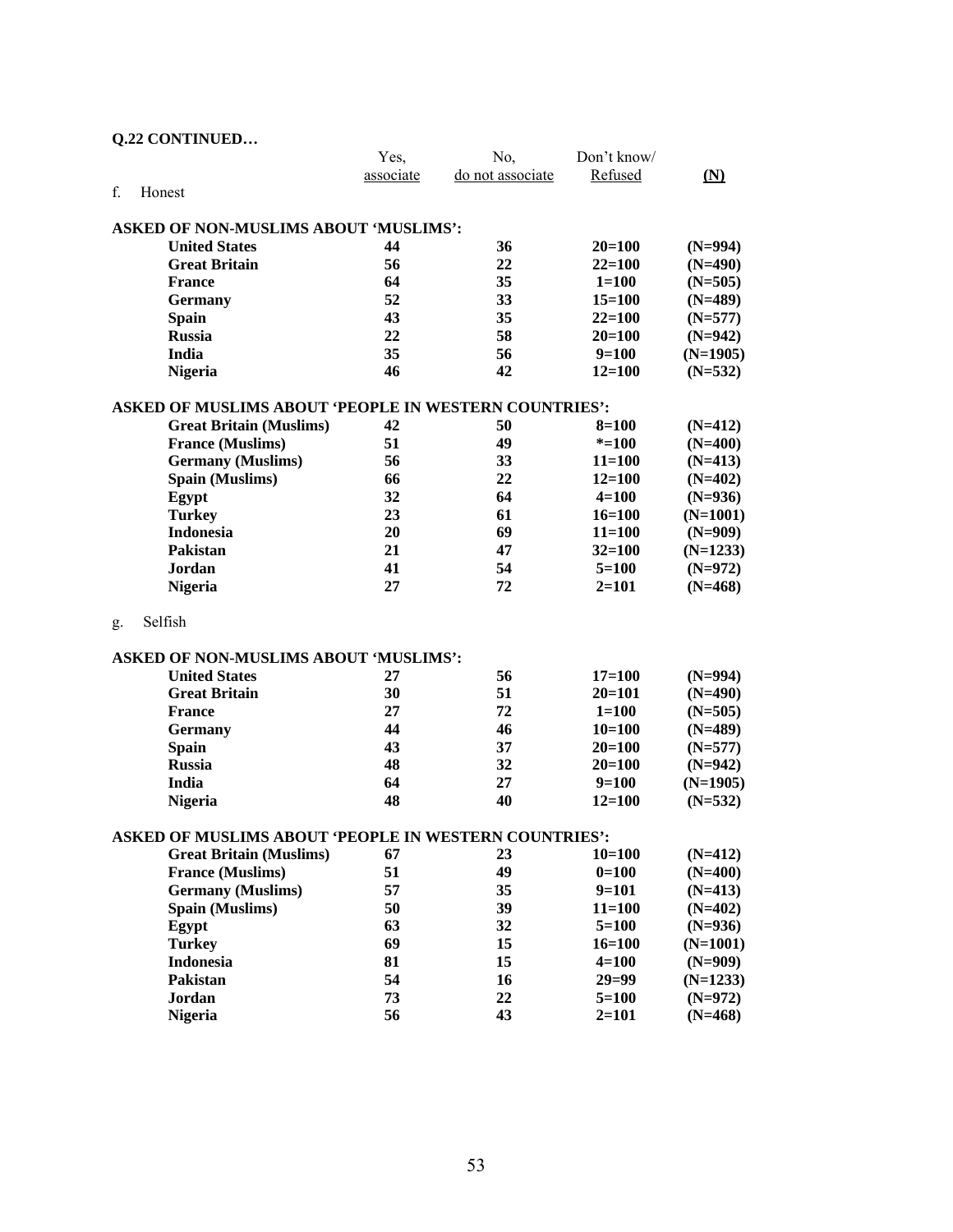| Q.22 CONTINUED                               |                                |           |                                                              |                      |                        |
|----------------------------------------------|--------------------------------|-----------|--------------------------------------------------------------|----------------------|------------------------|
|                                              |                                | Yes,      | No,                                                          | Don't know/          |                        |
|                                              |                                | associate | do not associate                                             | Refused              | <u>(N)</u>             |
| h.<br>Devout                                 |                                |           |                                                              |                      |                        |
|                                              |                                |           |                                                              |                      |                        |
| <b>ASKED OF NON-MUSLIMS ABOUT 'MUSLIMS':</b> |                                |           |                                                              |                      |                        |
| <b>United States</b>                         |                                | 67        | 18                                                           | $14=99$              | $(N=994)$              |
| <b>Great Britain</b>                         |                                | 84        | 8                                                            | $8 = 100$            | $(N=490)$              |
| <b>France</b>                                |                                | 69        | 29                                                           | $2=100$              | $(N=505)$              |
| <b>Germany</b>                               |                                | 85        | 13                                                           | $2 = 100$            | $(N=489)$              |
| <b>Spain</b>                                 |                                | 86        | 8                                                            | $6=100$              | $(N=577)$              |
| <b>Russia</b>                                |                                | 81        | 11                                                           | $8=100$              | $(N=942)$              |
| <b>India</b>                                 |                                | 56        | 36                                                           | $7=99$               | $(N=1905)$             |
| <b>Nigeria</b>                               |                                | 65        | 27                                                           | $9=101$              | $(N=532)$              |
|                                              |                                |           | <b>ASKED OF MUSLIMS ABOUT 'PEOPLE IN WESTERN COUNTRIES':</b> |                      |                        |
|                                              | <b>Great Britain (Muslims)</b> | 37        | 46                                                           | $17 = 100$           | $(N=412)$              |
| <b>France (Muslims)</b>                      |                                | 26        | 70                                                           | $3=99$               | $(N=400)$              |
|                                              | <b>Germany</b> (Muslims)       | 36        | 54                                                           | $10=100$             | $(N=413)$              |
| Spain (Muslims)                              |                                | 26        | 62                                                           | $12 = 100$           | $(N=402)$              |
|                                              |                                | 29        | 65                                                           | $7 = 101$            | $(N=936)$              |
| Egypt<br><b>Turkey</b>                       |                                | 39        | 45                                                           | $16 = 100$           | $(N=1001)$             |
| <b>Indonesia</b>                             |                                | 35        | 53                                                           | $12 = 100$           |                        |
| Pakistan                                     |                                | 21        | 42                                                           | $36 = 99$            | $(N=909)$              |
|                                              |                                | 19        | 72                                                           |                      | $(N=1233)$             |
| Jordan                                       |                                | 36        | 59                                                           | $9=100$<br>$5 = 100$ | $(N=972)$<br>$(N=468)$ |
| <b>Nigeria</b>                               |                                |           |                                                              |                      |                        |
| i.<br>Immoral                                |                                |           |                                                              |                      |                        |
| <b>ASKED OF NON-MUSLIMS ABOUT 'MUSLIMS':</b> |                                |           |                                                              |                      |                        |
| <b>United States</b>                         |                                | 19        | 65                                                           | $16=100$             |                        |
| <b>Great Britain</b>                         |                                | 16        | 66                                                           | $17=99$              | $(N=994)$<br>$(N=490)$ |
|                                              |                                | 18        | 81                                                           | $1 = 100$            |                        |
| <b>France</b>                                |                                |           |                                                              |                      | $(N=505)$              |
| <b>Germany</b>                               |                                | 26<br>21  | 69<br>61                                                     | $5=100$              | $(N=489)$              |
| <b>Spain</b>                                 |                                | 25        |                                                              | $18 = 100$           | $(N=577)$              |
| <b>Russia</b>                                |                                | 50        | 51                                                           | $24 = 100$           | $(N=942)$              |
| India                                        |                                |           | 38<br>42                                                     | $13 = 101$           | $(N=1905)$             |
| <b>Nigeria</b>                               |                                | 43        |                                                              | $15 = 100$           | $(N=532)$              |
|                                              |                                |           | ASKED OF MUSLIMS ABOUT 'PEOPLE IN WESTERN COUNTRIES':        |                      |                        |
|                                              | <b>Great Britain (Muslims)</b> | 57        | 29                                                           | $14 = 100$           | $(N=412)$              |
| <b>France (Muslims)</b>                      |                                | 30        | 65                                                           | $5 = 100$            | $(N=400)$              |
|                                              | <b>Germany</b> (Muslims)       | 32        | 57                                                           | $11 = 100$           | $(N=413)$              |
| Spain (Muslims)                              |                                | 29        | 57                                                           | $14 = 100$           | $(N=402)$              |
| Egypt                                        |                                | 64        | 30                                                           | $6 = 100$            | $(N=936)$              |
| <b>Turkey</b>                                |                                | 59        | 22                                                           | $19=100$             | $(N=1001)$             |
| <b>Indonesia</b>                             |                                | 60        | 33                                                           | $7=100$              | $(N=909)$              |
| <b>Pakistan</b>                              |                                | 45        | 23                                                           | $32 = 100$           | $(N=1233)$             |
| <b>Jordan</b>                                |                                | 62        | 33                                                           | $5=100$              | $(N=972)$              |
| <b>Nigeria</b>                               |                                | 65        | 32                                                           | $3=100$              | $(N=468)$              |

## 54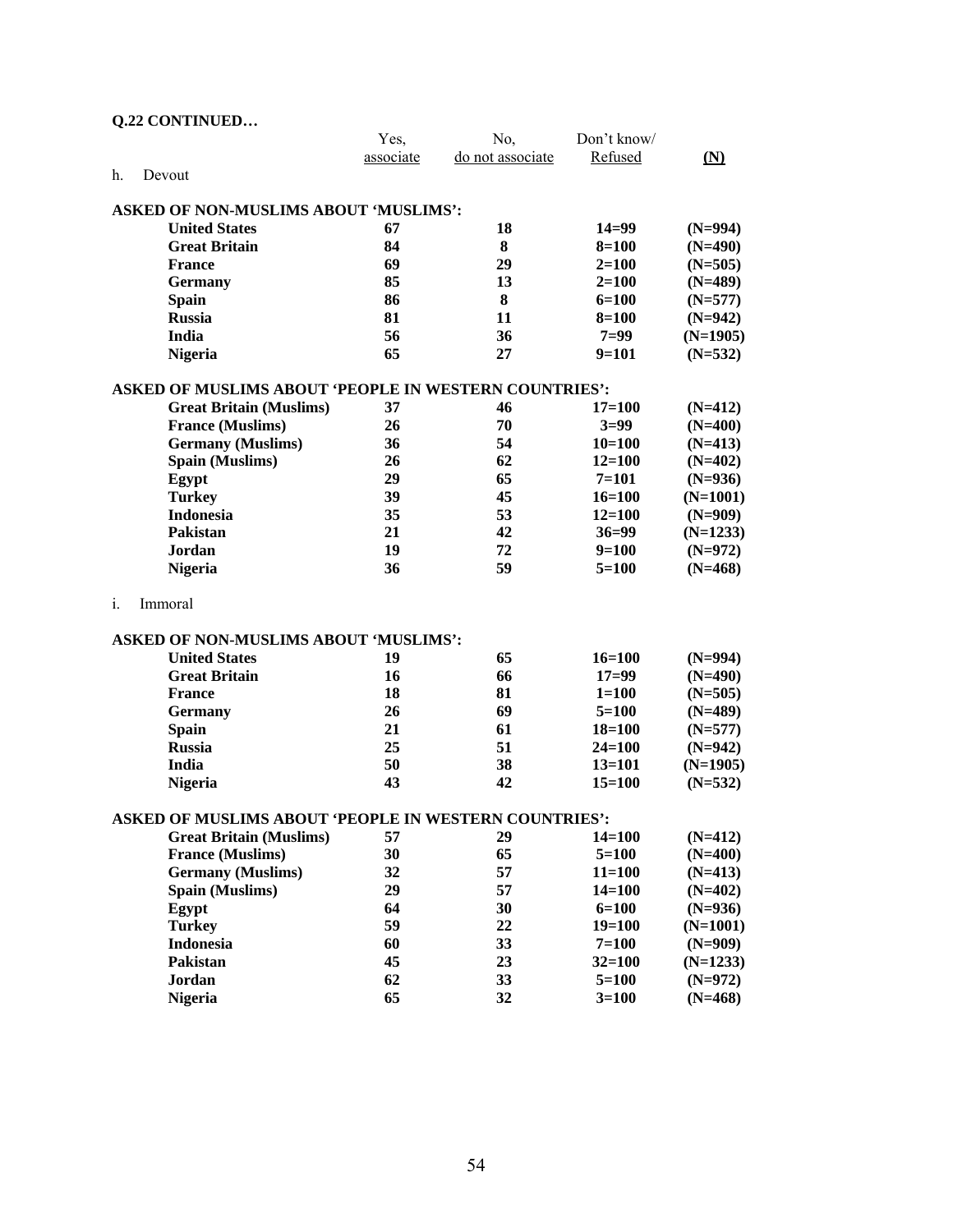|    | Q.22 CONTINUED                                               |           |                  |             |                |  |
|----|--------------------------------------------------------------|-----------|------------------|-------------|----------------|--|
|    |                                                              | Yes,      | No,              | Don't know/ |                |  |
|    |                                                              | associate | do not associate | Refused     | $(\mathbf{N})$ |  |
| j. | Arrogant                                                     |           |                  |             |                |  |
|    |                                                              |           |                  |             |                |  |
|    | <b>ASKED OF NON-MUSLIMS ABOUT 'MUSLIMS':</b>                 |           |                  |             |                |  |
|    | <b>United States</b>                                         | 35        | 53               | $12=100$    | $(N=994)$      |  |
|    | <b>Great Britain</b>                                         | 35        | 54               | $11 = 100$  | $(N=490)$      |  |
|    | <b>France</b>                                                | 38        | 61               | $* = 99$    | $(N=505)$      |  |
|    | <b>Germany</b>                                               | 28        | 66               | $6=100$     | $(N=489)$      |  |
|    | <b>Spain</b>                                                 | 42        | 42               | $16=100$    | $(N=577)$      |  |
|    | <b>Russia</b>                                                | 51        | 31               | $18 = 100$  | $(N=942)$      |  |
|    | <b>India</b>                                                 | 58        | 32               | $10=100$    | $(N=1905)$     |  |
|    | <b>Nigeria</b>                                               | 55        | 35               | $10=100$    | $(N=532)$      |  |
|    | <b>ASKED OF MUSLIMS ABOUT 'PEOPLE IN WESTERN COUNTRIES':</b> |           |                  |             |                |  |
|    | <b>Great Britain (Muslims)</b>                               | 64        | 28               | $8=100$     | $(N=412)$      |  |
|    | <b>France (Muslims)</b>                                      | 45        | 53               | $2=100$     | $(N=400)$      |  |
|    | <b>Germany</b> (Muslims)                                     | 48        | 46               | $7 = 101$   | $(N=413)$      |  |
|    | Spain (Muslims)                                              | 43        | 44               | $13 = 100$  | $(N=402)$      |  |
|    | Egypt                                                        | 49        | 45               | $7 = 101$   | $(N=936)$      |  |
|    | <b>Turkey</b>                                                | 67        | 17               | $17 = 101$  | $(N=1001)$     |  |
|    | <b>Indonesia</b>                                             | 72        | 24               | $4 = 100$   | $(N=909)$      |  |
|    | Pakistan                                                     | 53        | 16               | $31 = 100$  | $(N=1233)$     |  |
|    | Jordan.                                                      | 48        | 48               | $5=101$     | $(N=972)$      |  |
|    | <b>Nigeria</b>                                               | 74        | 25               | $1 = 100$   | $(N=468)$      |  |
|    |                                                              |           |                  |             |                |  |
| k. | Tolerant                                                     |           |                  |             |                |  |
|    |                                                              |           |                  |             |                |  |
|    | <b>ASKED OF NON-MUSLIMS ABOUT 'MUSLIMS':</b>                 |           |                  |             |                |  |
|    | <b>United States</b>                                         | 28        | 58               | $15=101$    | $(N=994)$      |  |
|    | <b>Great Britain</b>                                         | 35        | 51               | $14 = 100$  | $(N=490)$      |  |
|    | <b>France</b>                                                | 45        | 55               | $* = 100$   | $(N=505)$      |  |
|    | <b>Germany</b>                                               | 21        | 75               | $5 = 101$   | $(N=489)$      |  |
|    | <b>Spain</b>                                                 | 20        | 70               | $10=100$    | $(N=577)$      |  |
|    | <b>Russia</b>                                                | 33        | 50               | $17 = 100$  | $(N=942)$      |  |
|    | <b>India</b>                                                 | 29        | 64               | $8 = 101$   | $(N=1905)$     |  |
|    | <b>Nigeria</b>                                               | 27        | 67               | $6 = 100$   | $(N=532)$      |  |
|    | ASKED OF MUSLIMS ABOUT 'PEOPLE IN WESTERN COUNTRIES':        |           |                  |             |                |  |
|    | <b>Great Britain (Muslims)</b>                               | 48        | 43               | $9=100$     | $(N=412)$      |  |
|    | <b>France (Muslims)</b>                                      | 65        | 34               | $* = 99$    | $(N=400)$      |  |
|    | <b>Germany</b> (Muslims)                                     | 62        | 33               | $5=100$     | $(N=413)$      |  |
|    | Spain (Muslims)                                              | 70        | 22               | $8 = 100$   | $(N=402)$      |  |
|    | Egypt                                                        | 28        | 65               | $7 = 100$   | $(N=936)$      |  |
|    | <b>Turkey</b>                                                | 27        | 56               | $17=100$    | $(N=1001)$     |  |
|    | Pakistan                                                     | 13        | 51               | $36 = 100$  | $(N=909)$      |  |
|    | <b>Indonesia</b>                                             | 34        | 60               | $6=100$     | $(N=1233)$     |  |
|    | Jordan                                                       | 28        | 66               | $5=99$      | $(N=972)$      |  |
|    | <b>Nigeria</b>                                               | 30        | 69               | $2 = 101$   | $(N=468)$      |  |
|    |                                                              |           |                  |             |                |  |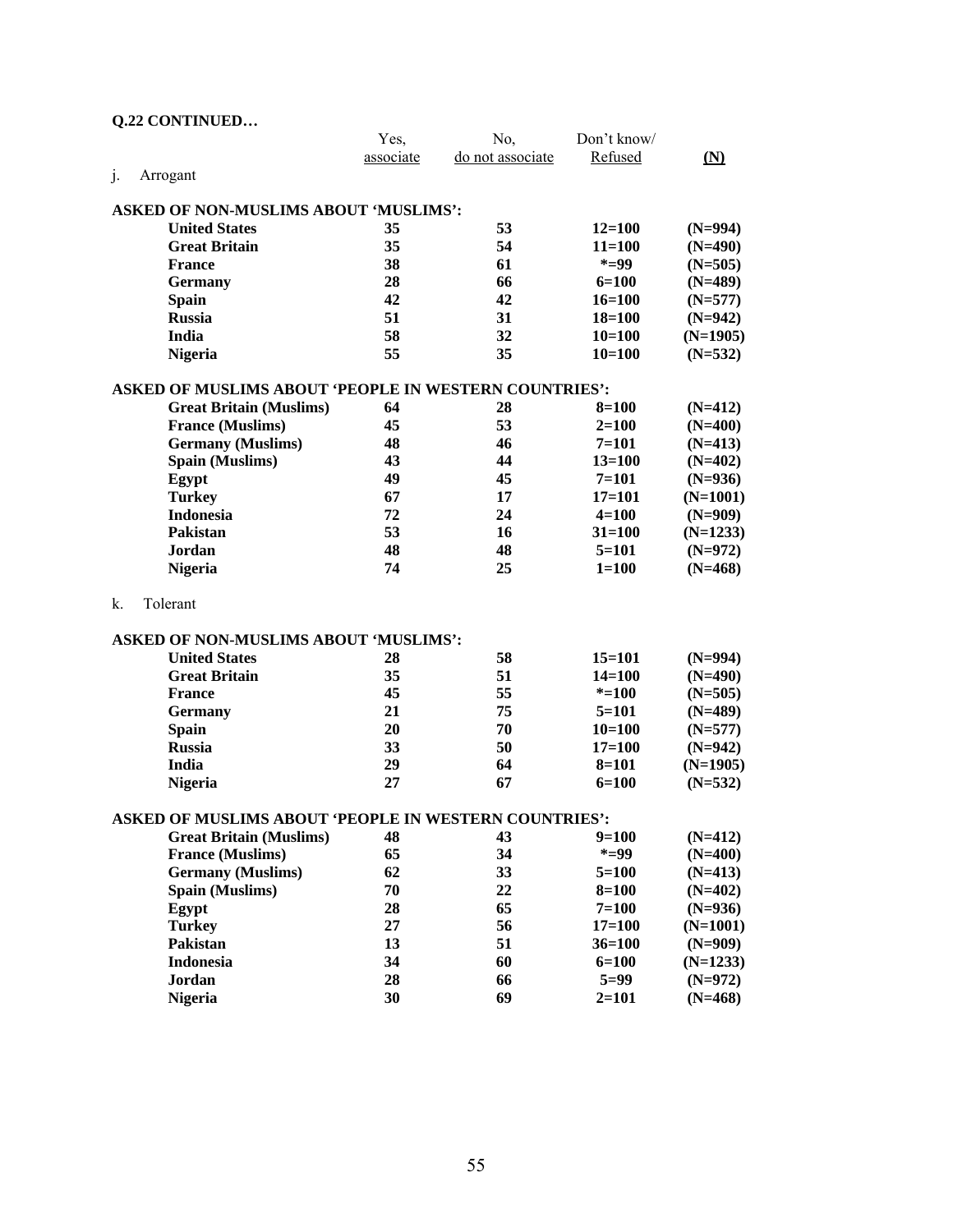## **Q.22 CONTINUED…**

|                                                              | Yes,      | No,              | Don't know/ |                   |
|--------------------------------------------------------------|-----------|------------------|-------------|-------------------|
|                                                              | associate | do not associate | Refused     | $(\underline{N})$ |
| 1.<br>Respectful of women                                    |           |                  |             |                   |
| <b>ASKED OF NON-MUSLIMS ABOUT 'MUSLIMS':</b>                 |           |                  |             |                   |
| <b>United States</b>                                         | 19        | 69               | $12 = 100$  | $(N=994)$         |
| <b>Great Britain</b>                                         | 26        | 59               | $15 = 100$  | $(N=490)$         |
| <b>France</b>                                                | 23        | 77               | $* = 100$   | $(N=505)$         |
| <b>Germany</b>                                               | 17        | 80               | $3=100$     | $(N=489)$         |
| <b>Spain</b>                                                 | 12        | 83               | $5=100$     | $(N=577)$         |
| <b>Nigeria</b>                                               | 57        | 33               | $10=100$    | $(N=532)$         |
| <b>ASKED OF MUSLIMS ABOUT 'PEOPLE IN WESTERN COUNTRIES':</b> |           |                  |             |                   |
| <b>Great Britain (Muslims)</b>                               | 49        | 44               | $7 = 100$   | $(N=412)$         |
| <b>France (Muslims)</b>                                      | 77        | 23               | $0=100$     | $(N=400)$         |
| <b>Germany</b> (Muslims)                                     | 73        | 22               | $5=100$     | $(N=413)$         |
| <b>Spain (Muslims)</b>                                       | 82        | 13               | $5=100$     | $(N=402)$         |
| Egypt                                                        | 40        | 52               | $8=100$     | $(N=936)$         |
| <b>Turkey</b>                                                | 42        | 39               | $19=100$    | $(N=1001)$        |
| <b>Indonesia</b>                                             | 38        | 50               | $12 = 100$  | $(N=909)$         |
| <b>Pakistan</b>                                              | 22        | 52               | $26 = 100$  | $(N=1233)$        |
| Jordan                                                       | 38        | 53               | $9=100$     | $(N=972)$         |
| <b>Nigeria</b>                                               | 41        | 55               | $5=101$     | $(N=468)$         |

#### **ASK ALL:**

Q.23 Do you think there is a struggle in (survey country) between groups who want to modernize the country and Islamic fundamentalists or don't you think so?

|                  | Yes.       | No.            | Don't know/ |
|------------------|------------|----------------|-------------|
|                  | a struggle | not a struggle | Refused     |
| Egypt            | 29         | 60             | $11 = 100$  |
| <b>Turkey</b>    | 58         | 23             | $19=100$    |
| <b>Indonesia</b> | 50         | 40             | $10=100$    |
| <b>Pakistan</b>  | 36         | 14             | $50=100$    |
| Jordan           | 25         | 69             | $6=100$     |

## **ASK IF THINKS THERE IS A STRUGGLE (Q.23=1):**

Q.23b Which side do you identify with more in this struggle, the groups who want to modernize the country or Islamic fundamentalists?

|                  | Groups wanting | Islamic         | Don't know/ |           |
|------------------|----------------|-----------------|-------------|-----------|
|                  | to modernize   | fundamentalists | Refused     | (N)       |
| Egypt            | 70             | 27              | $3=100$     | $(N=271)$ |
| <b>Turkey</b>    | 67             | 16              | $18 = 101$  | $(N=588)$ |
| <b>Indonesia</b> | 61             | 26              | $12=99$     | $(N=507)$ |
| Pakistan         | 60             | 34              | $6=100$     | $(N=519)$ |
| Jordan           | 63             | 24              | $12=99$     | $(N=254)$ |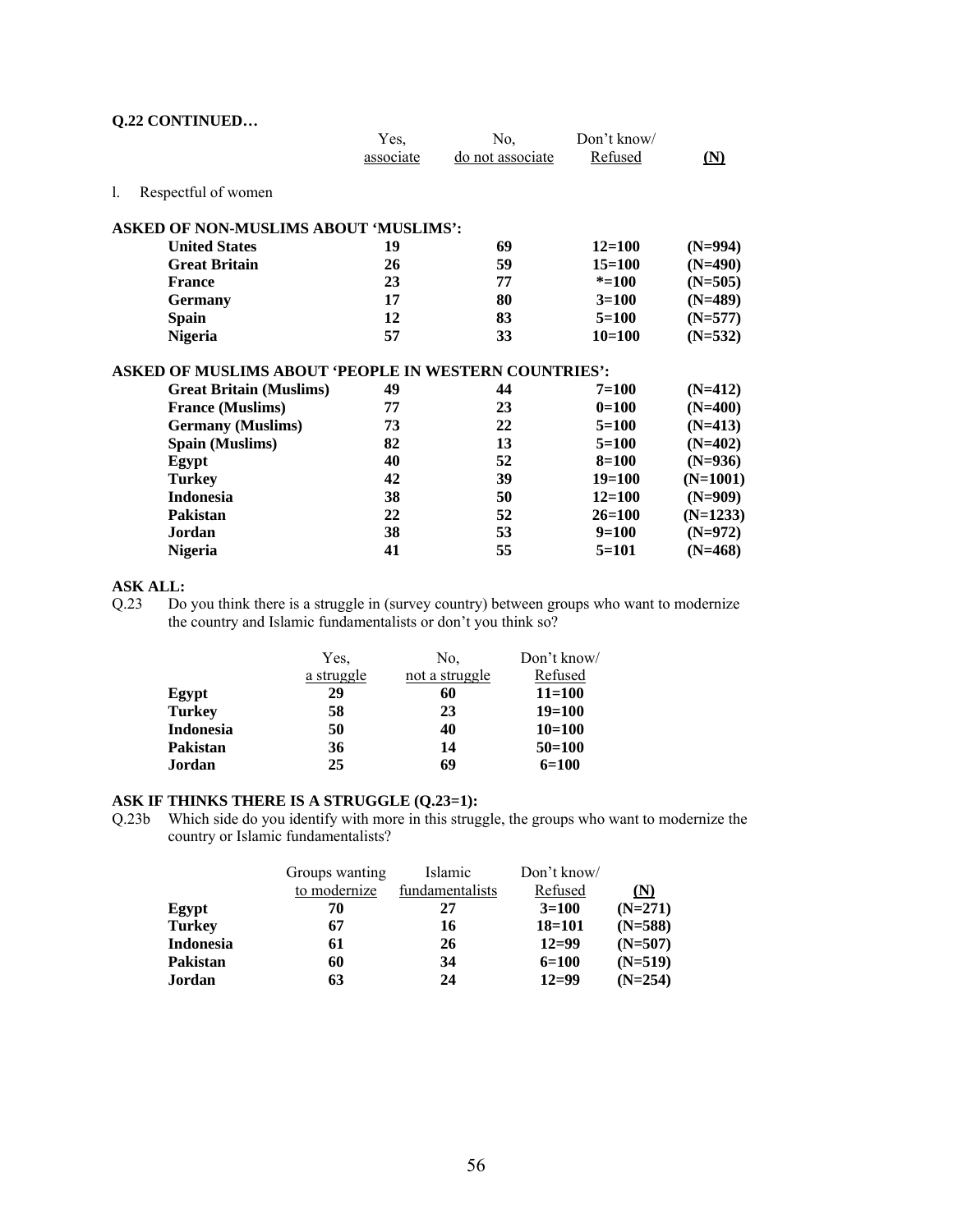#### **ASK MUSLIMS ONLY:**

Q.29 Some people think that suicide bombing and other forms of violence against civilian targets are justified in order to defend Islam from its enemies. Other people believe that, no matter what the reason, this kind of violence is never justified. Do you personally feel that this kind of violence is often justified to defend Islam, sometimes justified, rarely justified, or never justified?

## **BASED ON MUSLIM RESPONDENTS ONLY:**

|                                | Often     | Sometimes | Rarely         | Never     | Don't know/ |                   |
|--------------------------------|-----------|-----------|----------------|-----------|-------------|-------------------|
|                                | justified | justified | justified      | justified | Refused     | $(\underline{N})$ |
| <b>Great Britain (Muslims)</b> | 3         | 12        | 9              | 70        | $6 = 100$   | $(N=412)$         |
| <b>France (Muslims)</b>        | 6         | 10        | 19             | 64        | $1 = 100$   | $(N=400)$         |
| <b>Germany</b> (Muslims)       | 1         | 6         | 6              | 83        | $3=99$      | $(N=413)$         |
| <b>Spain (Muslims)</b>         | 6         | 10        | 9              | 69        | $7 = 101$   | $(N=402)$         |
| Egypt                          | 8         | 20        | 25             | 45        | $3=101$     | $(N=936)$         |
| <b>Turkey</b>                  | 3         | 14        | 9              | 61        | $14 = 101$  | $(N=1001)$        |
| May, 2005                      | 3         | 11        | 6              | 66        | $13 = 99$   |                   |
| March, 2004                    | 6         | 9         | 9              | 67        | $9 = 100$   |                   |
| Summer, 2002                   | 4         | 9         | $\overline{7}$ | 64        | $14 = 98$   |                   |
| <b>Indonesia</b>               | 2         | 8         | 18             | 71        | $1 = 100$   | $(N=909)$         |
| May, 2005                      | 2         | 13        | 18             | 66        | $1 = 100$   |                   |
| Summer, 2002                   | 5         | 22        | 16             | 54        | $3 = 100$   |                   |
| Pakistan                       | 7         | 7         | 8              | 69        | $8=99$      | $(N=1233)$        |
| May, 2005                      | 12        | 13        | 19             | 46        | $10 = 100$  |                   |
| March, 2004                    | 27        | 14        | 8              | 35        | $16 = 100$  |                   |
| <i>Summer</i> , 2002           | 19        | 14        | 5              | 38        | $23 = 99$   |                   |
| Jordan                         | 5         | 24        | 28             | 43        | $* = 100$   | $(N=972)$         |
| May, 2005                      | 24        | 33        | 31             | 11        | $1 = 100$   |                   |
| <b>Summer, 2002</b>            | 15        | 28        | 22             | 26        | $8 = 99$    |                   |
| <b>Nigeria</b>                 | 8         | 38        | 23             | 28        | $3 = 100$   | $(N=468)$         |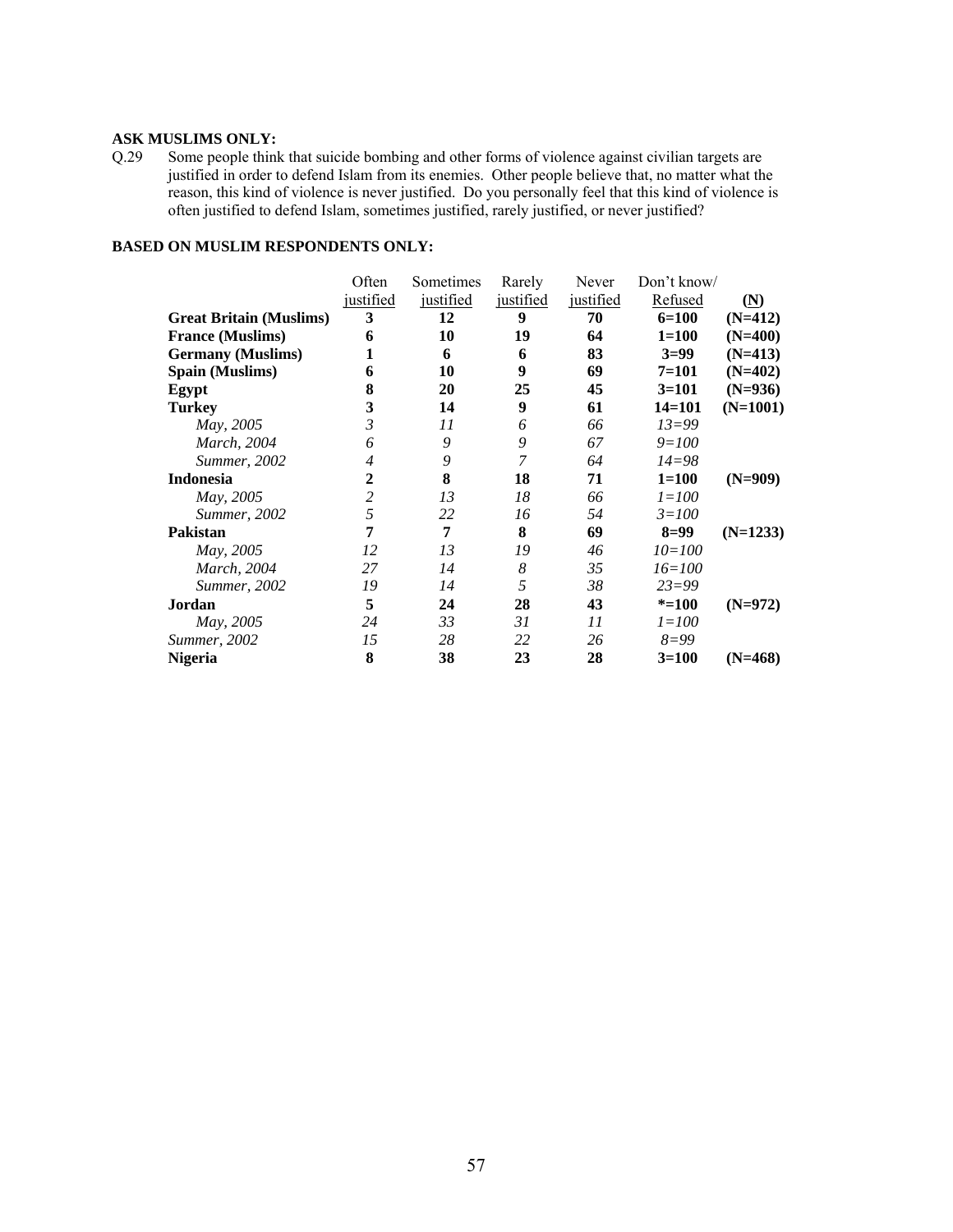## **IN EGYPT, TURKEY, INDONESIA, PAKISTAN, AND JORDAN, ASK ABOUT 'PEOPLE.' ELSEWHERE ASK ABOUT 'MUSLIMS'.**

Q.30 In your opinion, how many (Muslims/people) in our country support Islamic extremists like al Qaeda – would you say most, many, just some or very few?

|                                |                         |             | Just | Very       | Don't know/ |
|--------------------------------|-------------------------|-------------|------|------------|-------------|
|                                | Most                    | <u>Many</u> | some | <u>few</u> | Refused     |
| <b>United States</b>           | 8                       | 11          | 31   | 39         | $13 = 102$  |
| <b>Great Britain (GP)</b>      | 9                       | 11          | 31   | 41         | $8=100$     |
| <b>Great Britain (Muslims)</b> | 6                       | 6           | 19   | 54         | $15 = 100$  |
| France (GP)                    | 6                       | 14          | 37   | 43         | $* = 100$   |
| <b>France (Muslims)</b>        | 4                       | 5           | 18   | 71         | $2 = 100$   |
| <b>Germany</b> (GP)            | 4                       | 14          | 48   | 29         | $4=99$      |
| <b>Germany</b> (Muslims)       | 5                       | 7           | 16   | 50         | $21 = 99$   |
| Spain (GP)                     | 15                      | 26          | 30   | 16         | $13 = 100$  |
| Spain (Muslims)                | $\overline{\mathbf{4}}$ | 8           | 22   | 46         | $20 = 100$  |
| <b>Russia</b>                  | 8                       | 20          | 32   | 28         | $13 = 101$  |
| Egypt                          | 6                       | 16          | 30   | 46         | $3=101$     |
| <b>Turkey</b>                  | $\mathbf{2}$            | 11          | 23   | 42         | $22 = 100$  |
| <b>Indonesia</b>               | 3                       | 11          | 39   | 35         | $12 = 100$  |
| India                          | 16                      | 25          | 33   | 17         | $9=100$     |
| <b>Pakistan</b>                | 14                      | 21          | 17   | 15         | $33 = 100$  |
| Jordan                         | $\mathbf{2}$            | 16          | 33   | 46         | $3=100$     |
| Nigeria (GP)                   | 11                      | 34          | 24   | 14         | $18 = 101$  |
| <b>Nigeria</b> (Christians)    | 10                      | 25          | 19   | 16         | $30=100$    |
| Nigeria (Muslims)              | 12                      | 44          | 28   | 12         | $4 = 100$   |

Q.30a In your opinion, how many Muslims around the world support Islamic extremists like al Qaeda – would you say most, many, just some or very few?

|       |      |      | Just | Verv       | Don't know/ |
|-------|------|------|------|------------|-------------|
|       | Most | Manv | some | <u>few</u> | Refused     |
| China |      |      | 26   |            | $44 = 100$  |
| Japan |      | 34   | 48   |            | $2 = 100$   |

#### **ASK ALL:**

Q.34 Have you heard about the dispute about the publication of cartoons with the image of the prophet Muhammad?

|                                | Yes,       | No.           | Don't know/ |
|--------------------------------|------------|---------------|-------------|
|                                | have heard | haven't heard | Refused     |
| <b>United States</b>           | 65         | 34            | $1 = 100$   |
| <b>Great Britain (GP)</b>      | 88         | 12            | $0=100$     |
| <b>Great Britain (Muslims)</b> | 96         | 4             | $0=100$     |
| <b>France (GP)</b>             | 86         | 14            | $0=100$     |
| <b>France (Muslims)</b>        | 93         | 7             | $0=100$     |
| <b>Germany</b> (GP)            | 91         | 9             | $0=100$     |
| <b>Germany</b> (Muslims)       | 96         | 4             | $0=100$     |
| Spain $(GP)$                   | 84         | 15            | $1 = 100$   |
| <b>Spain (Muslims)</b>         | 80         | 19            | $1 = 100$   |
| <b>Russia</b>                  | 71         | 26            | $3=100$     |
| Egypt                          | 98         | $\mathbf{2}$  | $* = 100$   |
| Turkev                         | 89         | 8             | $3=100$     |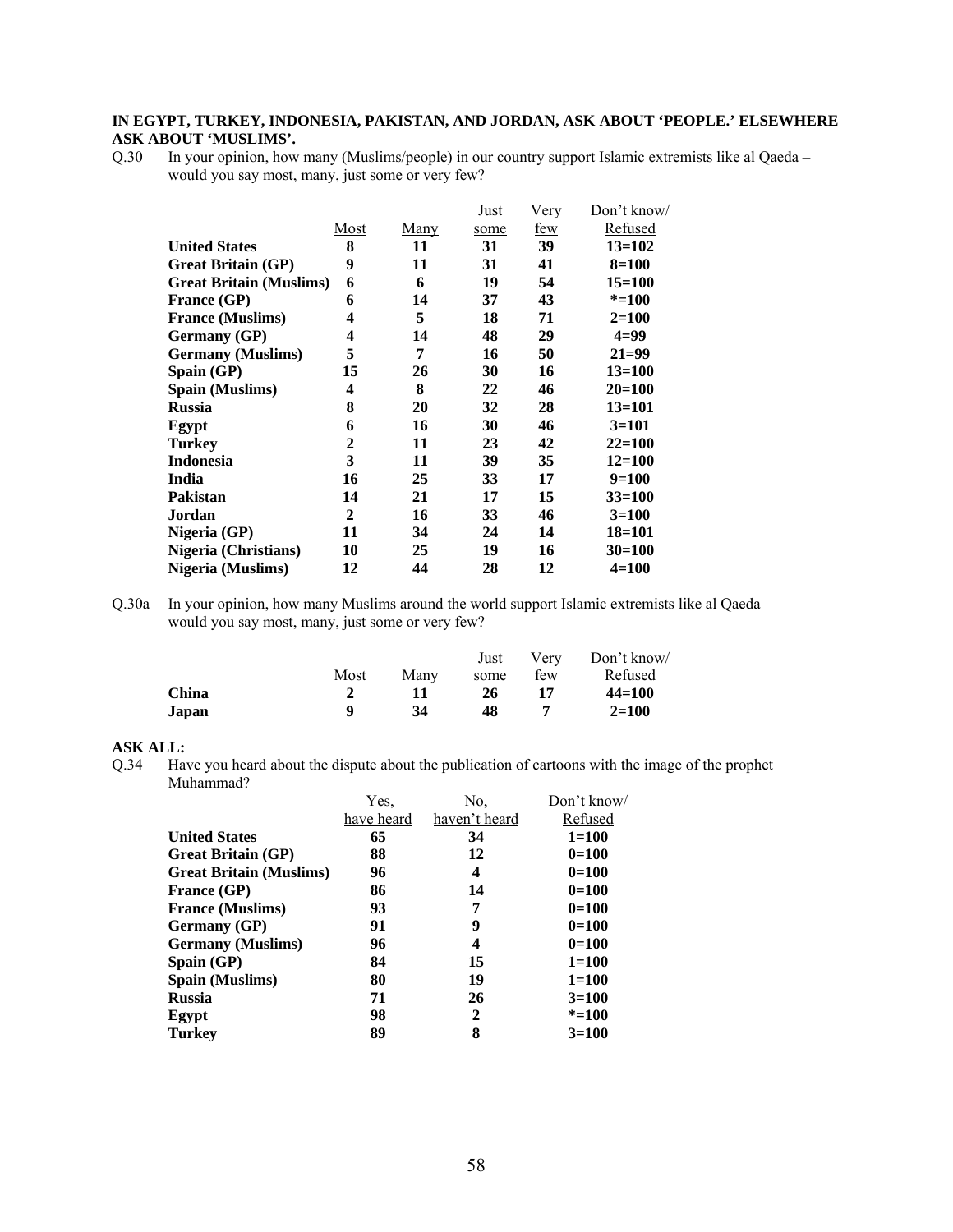| <b>Q.34 CONTINUED</b>       | Yes.       | No.           | Don't know/ |
|-----------------------------|------------|---------------|-------------|
|                             | have heard | haven't heard | Refused     |
| <b>Indonesia</b>            | 75         | 21            | $4 = 100$   |
| India                       | 44         | 42            | $14 = 100$  |
| Pakistan                    | 87         | 8             | $5=100$     |
| Jordan                      | 99         | 1             | $* = 100$   |
| Nigeria (GP)                | 79         | 19            | $2 = 100$   |
| <b>Nigeria</b> (Christians) | 69         | 27            | $4 = 100$   |
| <b>Nigeria</b> (Muslims)    | 91         | 8             | $1 = 100$   |
| China                       | 23         | 67            | $10=100$    |
| Japan                       | 64         | 36            | $* = 100$   |

## **ASK IF HEARD OF MUHAMMAD CARTOON (Q34=1):**

Q.36 What is more to blame for this controversy, Western nations' disrespect for the Islamic religion, or Muslims' intolerance to different points of view?

|                              |                                | Western    | Muslim           | Both                    | Neither | Don't know/ |            |
|------------------------------|--------------------------------|------------|------------------|-------------------------|---------|-------------|------------|
|                              |                                | disrespect | intolerance      | (VOL)                   | (VOL)   | Refused     | <u>(N)</u> |
| <b>United States</b>         |                                | 20         | 60               | 9                       | 3       | $8 = 100$   | $(N=704)$  |
|                              | <b>Great Britain (GP)</b>      | 19         | 59               | 13                      | 3       | $6=100$     | $(N=820)$  |
|                              | <b>Great Britain (Muslims)</b> | 73         | $\boldsymbol{9}$ | 8                       | 5       | $5=100$     | $(N=395)$  |
| <b>France (GP)</b>           |                                | 28         | 67               | 3                       |         | $1 = 100$   | $(N=804)$  |
|                              | <b>France (Muslims)</b>        | 79         | 19               | 2                       |         | $1 = 102$   | $(N=372)$  |
|                              | <b>Germany</b> (GP)            | 26         | 62               | 4                       | 2       | $6=100$     | $(N=865)$  |
|                              | <b>Germany</b> (Muslims)       | 71         | 15               | 7                       | 4       | $4=101$     | $(N=401)$  |
| $\mathbf{Span}(\mathbf{GP})$ |                                | 21         | 53               | 22                      | 2       | $2=100$     | $(N=806)$  |
|                              | <b>Spain (Muslims)</b>         | 80         | 5                | 11                      | 1       | $2=99$      | $(N=321)$  |
| <b>Russia</b>                |                                | 30         | 34               | 19                      | 4       | $13 = 100$  | $(N=707)$  |
| Egypt                        |                                | 87         | 3                | $\overline{\mathbf{4}}$ | 4       | $1=99$      | $(N=922)$  |
| <b>Turkey</b>                |                                | 84         | 8                | 5                       |         | $2=100$     | $(N=899)$  |
| <b>Indonesia</b>             |                                | 86         | 5                | 6                       |         | $2=100$     | $(N=760)$  |
| India                        |                                | 53         | 33               | 7                       | 3       | $5=101$     | $(N=914)$  |
| Jordan                       |                                | 90         | 4                | 2                       | 2       | $2=100$     | $(N=987)$  |
| Nigeria (GP)                 |                                | 55         | 32               | 11                      | 1       | $1 = 100$   | $(N=791)$  |
|                              | <b>Nigeria</b> (Christians)    | 22         | 63               | 11                      | 2       | $2 = 100$   | $(N=356)$  |
|                              | Nigeria (Muslims)              | 81         | 6                | 12                      | $\ast$  | $1 = 100$   | $(N=425)$  |

## **ASK IF HEARD OF MUHAMMAD CARTOON (Q34=1):**

Q.37 Regardless of how you feel about the protests, were you sympathetic to Muslims who were offended by these cartoons, or not?

|                                | Yes.        | No.             | Don't know/ |           |
|--------------------------------|-------------|-----------------|-------------|-----------|
|                                | sympathetic | not sympathetic | Refused     | (N)       |
| <b>United States</b>           | 42          | 54              | $4 = 100$   | $(N=704)$ |
| <b>Great Britain (GP)</b>      | 52          | 43              | $6=101$     | $(N=820)$ |
| <b>Great Britain (Muslims)</b> | 92          | 6               | $2=100$     | $(N=395)$ |
| <b>France (GP)</b>             | 38          | 62              | $* = 100$   | $(N=804)$ |
| <b>France (Muslims)</b>        | 82          | 18              | $* = 100$   | $(N=372)$ |
| <b>Germany</b> (GP)            | 44          | 54              | $2=100$     | $(N=865)$ |
| <b>Germany</b> (Muslims)       | 61          | 33              | $6=100$     | $(N=401)$ |
| $\mathbf{Span}(\mathbf{GP})$   | 17          | 79              | $4 = 100$   | $(N=806)$ |
| <b>Spain (Muslims)</b>         | 84          | 12              | $5=101$     | $(N=321)$ |
| <b>Russia</b>                  | 44          | 42              | $14 = 100$  | $(N=707)$ |
| Egypt                          | 98          | 1               | $1 = 100$   | $(N=922)$ |
| <b>Turkey</b>                  | 80          | 14              | $6=100$     | $(N=899)$ |
| <b>Indonesia</b>               | 96          | 3               | $1 = 100$   | $(N=760)$ |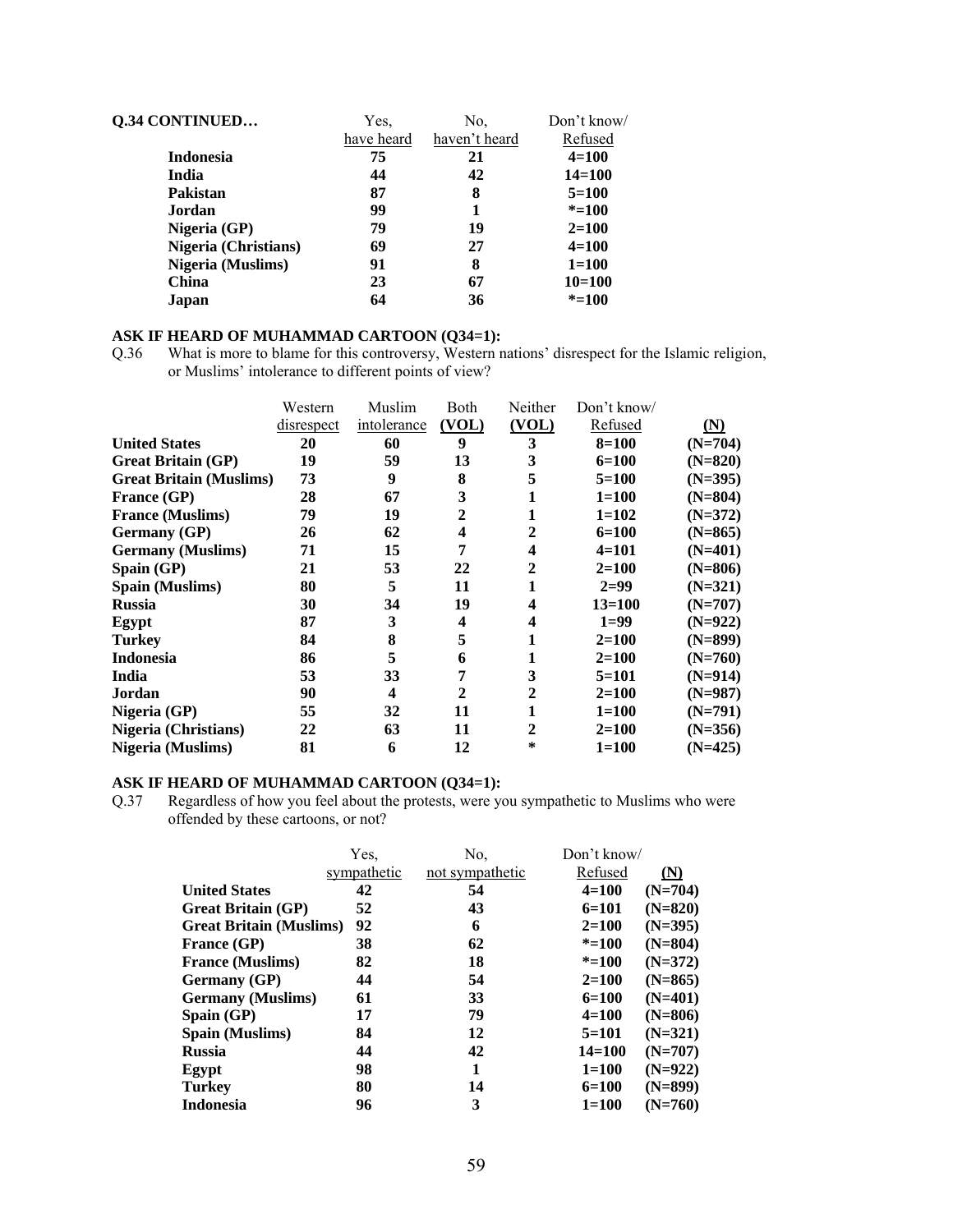#### **Q.37 CONTINUED…**

|                      | Yes,        | Don't know/<br>No. |           |            |
|----------------------|-------------|--------------------|-----------|------------|
|                      | sympathetic | not sympathetic    | Refused   | (N)        |
| India                | 61          | 36                 | $4=101$   | $(N=914)$  |
| Pakistan             | 96          | 3                  | $1 = 100$ | $(N=1151)$ |
| Jordan               | 99          |                    | $* = 100$ | $(N=987)$  |
| Nigeria (GP)         | 67          | 32                 | $1 = 100$ | $(N=791)$  |
| Nigeria (Christians) | 36          | 63                 | $2 = 101$ | $(N=356)$  |
| Nigeria (Muslims)    | 93          |                    | $1 = 101$ | $(N=425)$  |

## **ASK MUSLIMS ONLY:**

Q.38 On a different subject, do you believe that groups of Arabs carried out the attacks against the United States (the World Trade Center and the Pentagon) on September 11 (2001) or don't you believe this?

|                                |                | Do not  | Don't know/ |
|--------------------------------|----------------|---------|-------------|
|                                | <b>Believe</b> | believe | Refused     |
| <b>Great Britain (Muslims)</b> | 17             | 56      | $27 = 100$  |
| <b>France (Muslims)</b>        | 48             | 46      | $6=100$     |
| <b>Germany</b> (Muslims)       | 35             | 44      | $21 = 100$  |
| Spain (Muslims)                | 33             | 35      | $32 = 100$  |
| Egypt                          | 32             | 59      | $9=100$     |
| <b>Turkey</b>                  | 16             | 59      | $25=100$    |
| Gallup, $2002^7$               | 46             | 43      | $11 = 100$  |
| <b>Indonesia</b>               | 16             | 65      | $20=101$    |
| Gallup, 2002                   | 20             | 75      | $5 = 100$   |
| Pakistan                       | 15             | 41      | $44 = 100$  |
| Gallup, 2002                   | $\overline{4}$ | 86      | $10=100$    |
| Jordan                         | 39             | 53      | $8 = 100$   |
| Nigeria                        | 42             | 47      | $11 = 100$  |
|                                |                |         |             |

#### **ASK ALL:**

Q.40 Now I'm going to read a list of political leaders. For each, tell me how much confidence you have in each leader to do the right thing regarding world affairs– a lot of confidence, some confidence, not too much confidence, or no confidence at all?<sup>8</sup> [ITEM **d NOT ASKED IN U.S.**]

|    |                                  |            |            |                         | No     |            |
|----|----------------------------------|------------|------------|-------------------------|--------|------------|
|    |                                  | A lot of   | Some       | Not too much confidence |        | Don't know |
|    |                                  | confidence | confidence | confidence              | at all | Refused    |
| d. | Osama bin Laden                  |            |            |                         |        |            |
|    | <b>Great Britain (GP)</b>        |            |            |                         | 89     | $5=100$    |
|    | May, 2005                        |            |            | 4                       | 92     | $2 = 100$  |
|    | May, 2003                        |            |            | 3                       | 91     | $2 = 100$  |
|    | <b>Great Britain (Muslims) 4</b> |            | 10         | 11                      | 57     | $18 = 100$ |
|    | <b>France (GP)</b>               | *          | *          | 3                       | 96     | $1 = 100$  |
|    | May, 2005                        | ∗          |            |                         | 93     | $1 = 100$  |
|    | May, 2003                        | 0          |            |                         | 95     | $* = 100$  |

<sup>-&</sup>lt;br>7 In 2002, the question wording was "According to news reports, groups of Arabs carried out the attacks against the USA on September 11. Do you believe this to be true or not?

<sup>8</sup>

In 2001 response categories were "A great deal, a fair amount, not too much or none at all."